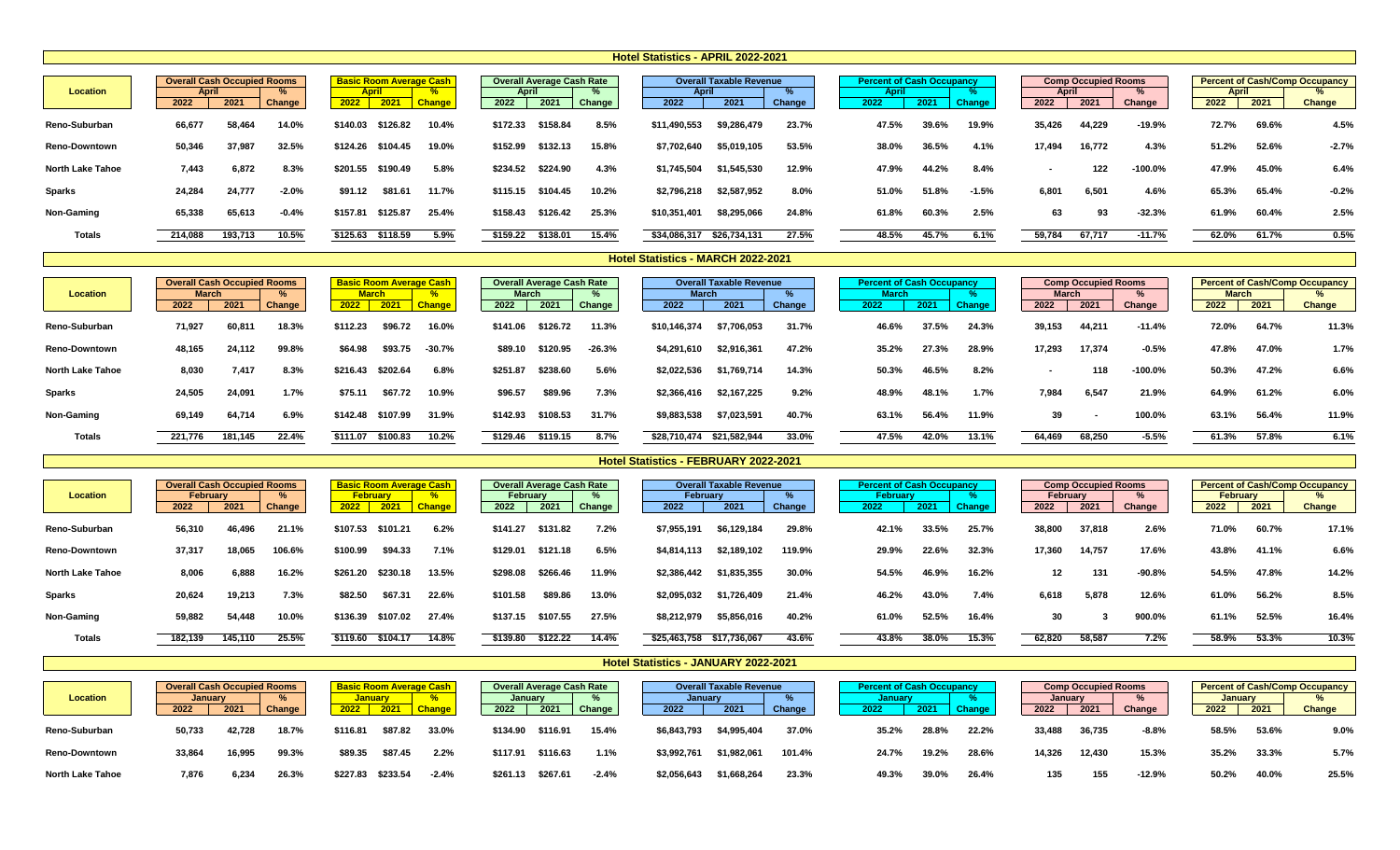| <b>Sparks</b>     | 18,725  | 19,722  | $-5.1%$ | \$62.36 \$51.13    | 22.0% | \$83.95 | \$73.37             | 14.4%    | \$1,571,904 \$1,446,979                  | $8.6\%$ | 100.0% |       | 40.2%  148.7% | 6,867 | 4,915         | 39.7%  | 136.7% | 50.3% | 171.9% |
|-------------------|---------|---------|---------|--------------------|-------|---------|---------------------|----------|------------------------------------------|---------|--------|-------|---------------|-------|---------------|--------|--------|-------|--------|
| <b>Non-Gaming</b> | 52,756  | 48,349  | $9.1\%$ | \$127.09 \$101.70  | 25.0% |         | \$127.91 \$102.56   | 24.7%    | \$6,747,986 \$4,958,585                  | 36.1%   | 48.1%  | 45.7% | $5.2\%$       |       |               | 100.0% | 48.1%  | 45.7% | 5.2%   |
| <b>Totals</b>     | 163,954 | 134,028 | 22.3%   | $$113.56$ $$94.16$ | 20.6% |         | $$129.38$ $$112.30$ | $15.2\%$ | $\overline{$}$ \$21,213,087 \$15,051,292 | 40.9%   | 38.5%  | 32.9% | $17.0\%$      |       | 54,825 54,235 | 1.1%   | 51.4%  | 46.2% | 11.2%  |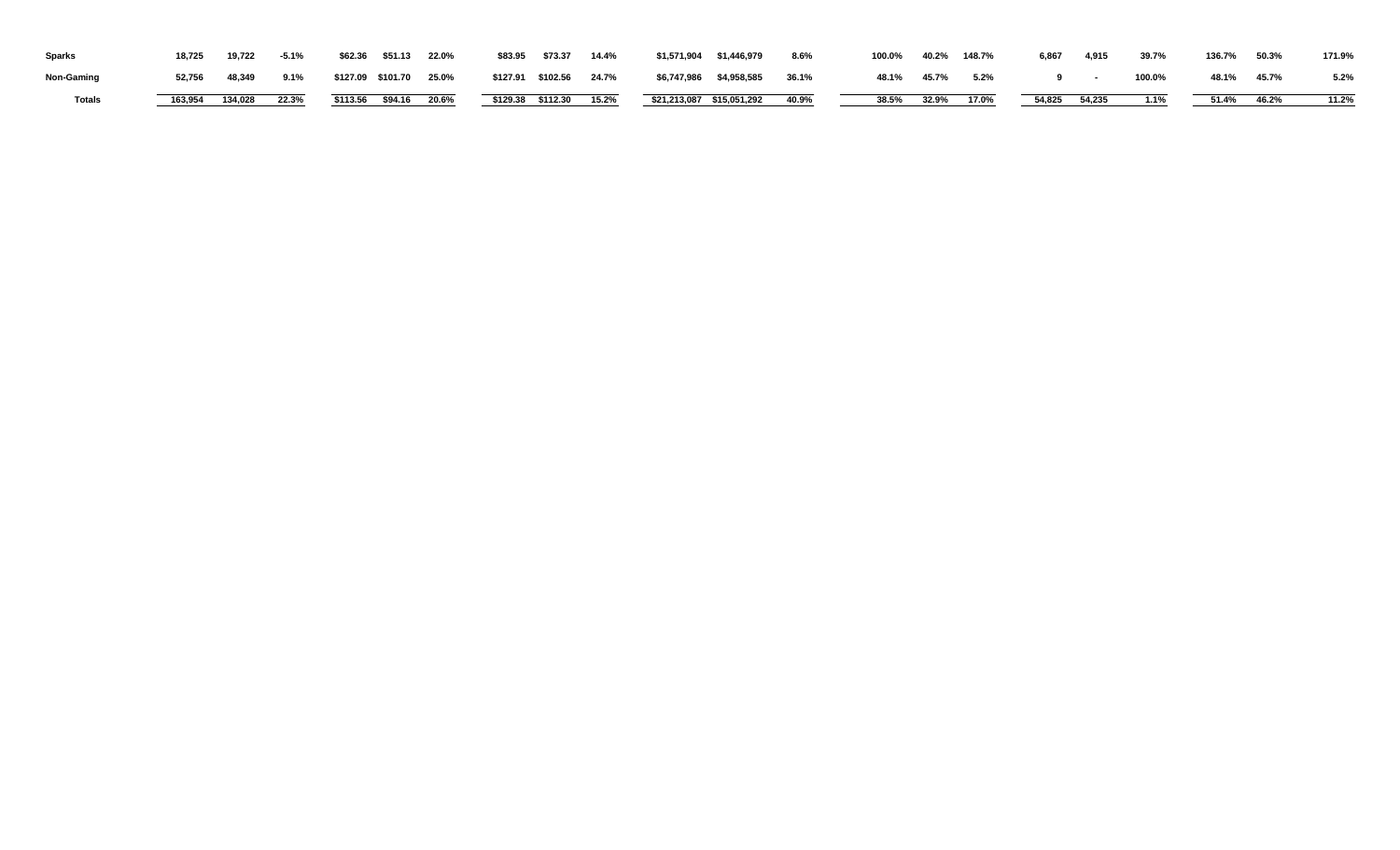| <b>Location</b>         | <b>Overall Cash Occupied Rooms</b><br><b>December</b> |         |        |          | <b>Basic Room Average Cash</b><br><b>December</b> | $\overline{\mathbf{0}}$ | <b>December</b> | <b>Overall Average Cash Rate</b> |        | <b>December</b> | <b>Overall Taxable Revenue</b> |        |       | <b>Percent of Cash Occupancy</b><br><b>December</b> |               | <b>December</b> | <b>Comp Occupied Rooms</b> |          | <b>December</b> |       | <b>Percent of Cash/Comp Occupancy</b> |
|-------------------------|-------------------------------------------------------|---------|--------|----------|---------------------------------------------------|-------------------------|-----------------|----------------------------------|--------|-----------------|--------------------------------|--------|-------|-----------------------------------------------------|---------------|-----------------|----------------------------|----------|-----------------|-------|---------------------------------------|
|                         | 2021                                                  | 2020    | Change | 2021     | 2020                                              | <b>Change</b>           | 2021            | 2020                             | Change | 2021            | 2020                           | Change | 2021  | 2020                                                | <b>Change</b> | 2021            | 2020                       | Change   | 2021            | 2020  | <b>Change</b>                         |
| <b>Reno-Suburban</b>    | 64,545                                                | 41,469  | 55.6%  | \$102.90 | \$87.8                                            | 17.2%                   | \$133.19        | \$116.31                         | 14.5%  | \$8,596,926     | \$4,823,333                    | 78.2%  | 40.5% | 24.9%                                               | 62.6%         | 35,447          | 36,500                     | $-2.9%$  | 62.8%           | 46.9% | 33.9%                                 |
| <b>Reno-Downtown</b>    | 39,592                                                | 15,294  | 158.9% | \$98.65  | \$74.06                                           | 33.2%                   | \$122.53        | \$101.75                         | 20.4%  | \$4,851,106     | \$1,556,091                    | 211.7% | 28.9% | 18.0%                                               | 60.6%         | 13,131          | 10,065                     | 30.5%    | 38.5%           | 29.8% | 29.2%                                 |
| <b>North Lake Tahoe</b> | 8,925                                                 | 5,628   | 58.6%  | \$268.92 | \$263.74                                          | 2.0%                    | \$305.89        | \$295.51                         | 3.5%   | \$2,730,050     | \$1,663,152                    | 64.1%  | 55.9% | 35.3%                                               | 58.7%         | 117             | 155                        | $-24.5%$ | 56.6%           | 36.2% | 56.3%                                 |
| <b>Sparks</b>           | 21,631                                                | 18,989  | 13.9%  | \$74.19  | \$51.64                                           | 43.7%                   | \$97.19         | \$71.53                          | 35.9%  | \$2,102,291     | \$1,358,297                    | 54.8%  | 43.2% | 37.2%                                               | 16.1%         | 4,015           | 3,154                      | 27.3%    | 51.3%           | 43.4% | 18.2%                                 |
| <b>Non-Gaming</b>       | 57,105                                                | 42,110  | 35.6%  | \$130.76 | \$99.32                                           | 31.7%                   | \$132.03        | \$100.05                         | 32.0%  | \$7,539,389     | \$4,213,137                    | 78.9%  | 52.6% | 39.9%                                               | 31.8%         | 31              | 32                         | 100.0%   | 52.6%           | 39.9% | 31.8%                                 |
| <b>Totals</b>           | 191,798                                               | 123,490 | 55.3%  | \$114.80 | \$92.49                                           | 24.1%                   | \$134.62        | \$110.24                         | 22.1%  | \$25,819,762    | \$13,614,010                   | 89.7%  | 40.7% | 29.1%                                               | 39.8%         | 52,741          | 49,906                     | 5.7%     | 51.9%           | 40.9% | 26.9%                                 |

|                         | <b>Overall Cash Occupied Rooms</b> |         |        |                 |          | <b>Basic Room Average Cash</b> |                 | <b>Overall Average Cash Rate</b> |         |                 | <b>Overall Taxable Revenue</b> |        | <b>Percent of Cash Occupancy</b> |       |               |                 | <b>Comp Occupied Rooms</b> |          |                 |       | <b>Percent of Cash/Comp Occupancy</b> |
|-------------------------|------------------------------------|---------|--------|-----------------|----------|--------------------------------|-----------------|----------------------------------|---------|-----------------|--------------------------------|--------|----------------------------------|-------|---------------|-----------------|----------------------------|----------|-----------------|-------|---------------------------------------|
| <b>Location</b>         | <b>November</b>                    |         |        | <b>November</b> |          |                                | <b>November</b> |                                  |         | <b>November</b> |                                |        | <b>November</b>                  |       |               | <b>November</b> |                            |          | <b>November</b> |       |                                       |
|                         | 2021                               | 2020    | Change | 2021            | 2020     | <b>Change</b>                  | 2021            | 2020                             | Change  | 2021            | 2020                           | Change | 2021                             | 2020  | <b>Change</b> | 2021            | 2020                       | Change   | 2021            | 2020  | <b>Change</b>                         |
| <b>Reno-Suburban</b>    | 61,745                             | 40,144  | 53.8%  | \$109.03        | \$85.23  | 27.9%                          | \$134.41        | \$113.07                         | 18.9%   | \$8,299,270     | \$4,539,247                    | 82.8%  | 42.6%                            | 27.3% | 55.6%         | 37,525          | 37,640                     | $-0.3%$  | 68.4%           | 53.0% | 29.3%                                 |
| <b>Reno-Downtown</b>    | 43,619                             | 17,597  | 147.9% | \$81.90         | \$82.6   | $-0.9%$                        | \$107.00        | \$108.23                         | $-1.1%$ | \$4,667,206     | \$1,904,579                    | 145.1% | 32.9%                            | 20.6% | 59.7%         | 15,455          | 13,600                     | 13.6%    | 44.5%           | 36.5% | 21.9%                                 |
| <b>North Lake Tahoe</b> | 6,670                              | 5,774   | 15.5%  | \$183.21        | \$170.72 | 7.3%                           | \$216.14        | \$204.40                         | 5.7%    | \$1,441,668     | \$1,180,231                    | 22.2%  | 42.9%                            | 37.1% | 15.6%         | 89              | 140                        | $-36.4%$ | 43.5%           | 38.0% | 14.2%                                 |
| <b>Sparks</b>           | 18,181                             | 17.460  | 4.1%   | \$73.86         | \$50.52  | 46.2%                          | \$97.71         | \$71.90                          | 35.9%   | \$1,776,447     | \$1,255,399                    | 41.5%  | 38.2%                            | 36.7% | 4.1%          | 8,009           | 4,840                      | 65.5%    | 55.1%           | 46.9% | 17.5%                                 |
| <b>Non-Gaming</b>       | 59,440                             | 45,362  | 31.0%  | \$128.13        | \$99.03  | 29.4%                          | \$129.18        | \$100.08                         | 29.1%   | \$7,678,359     | \$4,539,893                    | 69.1%  | 54.5%                            | 44.1% | 23.6%         |                 |                            | 100.0%   | 54.5%           | 44.1% | 23.6%                                 |
| <b>Totals</b>           | 189,655                            | 126,337 | 50.1%  | \$108.01        | \$88.93  | 21.5%                          | \$125.82        | \$106.22                         | 18.5%   | \$23,862,950    | \$13,419,349                   | 77.8%  | 42.2%                            | 31.7% | 32.8%         | 61,085          | 56,220                     | 8.7%     | 55.7%           | 45.8% | 21.6%                                 |

|                         | <b>Overall Cash Occupied Rooms</b> |         |         |          |                | <b>Basic Room Average Cash</b> |                | <b>Overall Average Cash Rate</b> |        |                | <b>Overall Taxable Revenue</b> |        | <b>Percent of Cash Occupancy</b> |       |               |                | <b>Comp Occupied Rooms</b> |            |                |       | <b>Percent of Cash/Comp Occupancy</b> |
|-------------------------|------------------------------------|---------|---------|----------|----------------|--------------------------------|----------------|----------------------------------|--------|----------------|--------------------------------|--------|----------------------------------|-------|---------------|----------------|----------------------------|------------|----------------|-------|---------------------------------------|
| <b>Location</b>         | <b>October</b>                     |         |         |          | <b>October</b> | $\overline{a}$                 | <b>October</b> |                                  |        | <b>October</b> |                                |        | <b>October</b>                   |       |               | <b>October</b> |                            |            | <b>October</b> |       |                                       |
|                         | 2021                               | 2020    | Change  | 2021     | 2020           | <b>Change</b>                  | 2021           | 2020                             | Change | 2021           | 2020                           | Change | 2021                             | 2020  | <b>Change</b> | 2021           | 2020                       | Change     | 2021           | 2020  | <b>Change</b>                         |
| <b>Reno-Suburban</b>    | 67,636                             | 52,932  | 27.8%   | \$119.8  | \$99.88        | 20.0%                          | \$149.78       | \$127.65                         | 17.3%  | \$10,130,669   | \$6,756,976                    | 49.9%  | 45.6%                            | 35.2% | 29.3%         | 38,401         | 42,859                     | $-10.4%$   | 71.4%          | 63.7% | 12.1%                                 |
| <b>Reno-Downtown</b>    | 52,901                             | 24,343  | 117.3%  | \$96.73  | \$81.83        | 18.2%                          | \$122.07       | \$108.64                         | 12.4%  | \$6,457,449    | \$2,644,587                    | 144.2% | 38.6%                            | 27.5% | 40.3%         | 17,283         | 16,226                     | 6.5%       | 51.2%          | 45.9% | 11.6%                                 |
| <b>North Lake Tahoe</b> | 8,503                              | 8,473   | 0.4%    | \$219.35 | \$212.08       | 3.4%                           | \$249.86       | \$244.59                         | 2.2%   | \$2,124,523    | \$2,072,439                    | 2.5%   | 53.3%                            | 53.1% | 0.4%          | 193            | 155                        | 24.5%      | 54.5%          | 54.0% | 0.7%                                  |
| <b>Sparks</b>           | 22,188                             | 24,074  | $-7.8%$ | \$81.92  | \$63.06        | 29.9%                          | \$103.81       | \$83.39                          | 24.5%  | \$2,303,398    | \$2,007,519                    | 14.7%  | 45.2%                            | 49.1% | $-7.9%$       | 9,311          | 5,778                      | 61.1%      | 41.5%          | 60.9% | 5.4%                                  |
| <b>Non-Gaming</b>       | 71,210                             | 58,043  | 22.7%   | \$131.92 | \$110.28       | 19.6%                          | \$132.52       | \$111.10                         | 19.3%  | \$9,436,625    | \$6,448,631                    | 46.3%  | 61.8%                            | 54.6% | 13.2%         |                | 99                         | $-100.0\%$ | 61.8%          | 54.7% | 13.0%                                 |
| <b>Totals</b>           | 222,438                            | 167,865 | 32.5%   | \$118.22 | \$101.24       | 16.8%                          | \$136.90       | \$118.73                         | 15.3%  | \$30,452,665   | \$19,930,151                   | 52.8%  | 47.8%                            | 40.9% | 16.9%         | 65,188         | 65,117                     | 0.1%       | 61.8%          | 56.8% | 8.6%                                  |

### **Hotel Statistics - DECEMBER 2021-2020**

## **Hotel Statistics - OCTOBER 2021-2020**

## **Hotel Statistics - NOVEMBER 2021-2020**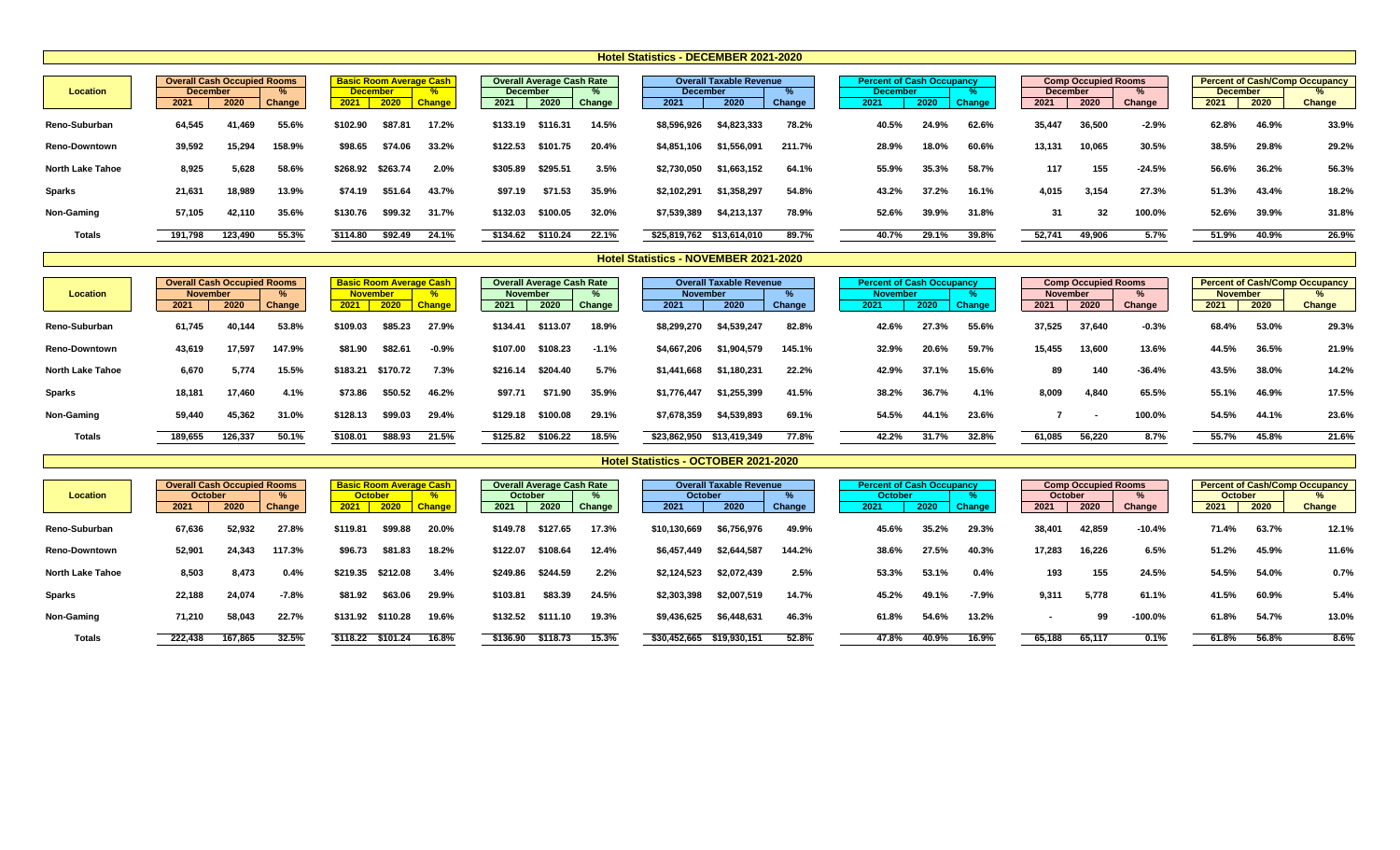| <b>Location</b>         | <b>Overall Cash Occupied Rooms</b><br><b>September</b><br>2021 | 2020    | Change   | 2021     | <b>Basic Room Average Cash</b><br><b>September</b><br>2020 | <b>Change</b> | <b>September</b><br>2021 | <b>Overall Average Cash Rate</b><br>2020 | Change   | <b>September</b><br>2021 | <b>Overall Taxable Revenue</b><br>2020 | Change   | <b>Percent of Cash Occupancy</b><br><b>September</b><br>2021 | 2020  | <b>Change</b> | September<br>2021 | <b>Comp Occupied Rooms</b><br>2020 | Change | <b>September</b><br>2021 | 2020  | <b>Percent of Cash/Comp Occupancy</b><br><b>Change</b> |
|-------------------------|----------------------------------------------------------------|---------|----------|----------|------------------------------------------------------------|---------------|--------------------------|------------------------------------------|----------|--------------------------|----------------------------------------|----------|--------------------------------------------------------------|-------|---------------|-------------------|------------------------------------|--------|--------------------------|-------|--------------------------------------------------------|
| <b>Reno-Suburban</b>    | 76,978                                                         | 58,825  | 30.9%    | \$129.77 | \$101.31                                                   | 28.1%         | \$158.28                 | \$134.64                                 | 17.6%    | \$12,184,192             | \$7,920,159                            | 53.8%    | 49.4%                                                        | 37.2% | 32.8%         | 41,554            | 45,052                             | 100.0% | 76.1%                    | 65.7% | 15.7%                                                  |
| <b>Reno-Downtown</b>    | 61,398                                                         | 24,957  | 146.0%   | \$103.79 | \$86.91                                                    | 19.4%         | \$125.71                 | \$114.54                                 | 9.7%     | \$7,718,217              | \$2,858,661                            | 170.0%   | 46.3%                                                        | 29.1% | 59.0%         | 17,844            | 15,679                             | 100.0% | 59.8%                    | 47.5% | 25.9%                                                  |
| <b>North Lake Tahoe</b> | 6,301                                                          | 8,805   | $-28.4%$ | \$219.68 | \$256.90                                                   | $-14.5%$      | \$244.75                 | \$286.13                                 | $-14.5%$ | \$1,542,158              | \$2,519,354                            | $-38.8%$ | 40.5%                                                        | 56.6% | $-28.4%$      | 145               | 175                                | 100.0% | 41.5%                    | 57.8% | $-28.2%$                                               |
| <b>Sparks</b>           | 23,418                                                         | 22,550  | 3.8%     | \$107.03 | \$73.46                                                    | 45.7%         | \$125.20                 | \$92.90                                  | 34.8%    | \$2,931,913              | \$2,094,808                            | 40.0%    | 48.8%                                                        | 46.4% | 5.2%          | 10,043            | 6,393                              | 57.1%  | 69.8%                    | 59.6% | 17.1%                                                  |
| <b>Non-Gaming</b>       | 70,374                                                         | 58,585  | 20.1%    | \$147.52 | \$109.76                                                   | 34.4%         | \$148.41                 | \$110.59                                 | 34.2%    | \$10,444,485             | \$6,478,631                            | 61.2%    | 64.4%                                                        | 57.1% | 12.8%         |                   |                                    | 100.0% | 64.4%                    | 57.1% | 12.8%                                                  |
| <b>Totals</b>           | 238,469                                                        | 173,722 | 37.3%    | \$128.46 | \$106.36                                                   | 20.8%         | \$146.02                 | \$125.90                                 | 16.0%    | \$34,820,965             | \$21,871,614                           | 59.2%    | 51.7%                                                        | 42.3% | 22.2%         | 69,592            | 67,310                             | 3.4%   | 66.8%                    | 58.7% | 13.8%                                                  |

| <b>Location</b>         | <b>Overall Cash Occupied Rooms</b><br><b>August</b><br>2021 | 2020    | Change | 2021     | <b>Basic Room Average Cash</b><br><b>August</b><br>2020 | $\overline{a}$<br><b>Change</b> | August<br>2021 | <b>Overall Average Cash Rate</b><br>2020 | Change | <b>August</b><br>2021 | <b>Overall Taxable Revenue</b><br>2020 | Change | <b>Percent of Cash Occupancy</b><br><b>August</b><br>2021 | 2020  | <b>Change</b>       | August<br>2021 | <b>Comp Occupied Rooms</b><br>2020 | Change | August<br>2021 | 2020  | <b>Percent of Cash/Comp Occupancy</b><br><b>Change</b> |
|-------------------------|-------------------------------------------------------------|---------|--------|----------|---------------------------------------------------------|---------------------------------|----------------|------------------------------------------|--------|-----------------------|----------------------------------------|--------|-----------------------------------------------------------|-------|---------------------|----------------|------------------------------------|--------|----------------|-------|--------------------------------------------------------|
| Reno-Suburban           | 75,065                                                      | 59,448  | 26.3%  | \$140.08 | \$94.75                                                 | 47.8%                           | \$169.47       | \$125.10                                 | 35.5%  | \$12,721,235          | \$7,436,989                            | 71.1%  | 50.6%                                                     | 39.8% | 26.9%               | 42,344         | 41,994                             | 100.0% | 79.1%          | 68.0% | 16.3%                                                  |
| <b>Reno-Downtown</b>    | 64,931                                                      | 24,794  | 161.9% | \$104.00 | \$82.05                                                 | 26.8%                           | \$132.34       | \$109.24                                 | 21.1%  | \$8,592,817           | \$2,708,400                            | 217.3% | 47.3%                                                     | 28.1% | 68.8%               | 20,534         | 15,481                             | 100.0% | 62.3%          | 45.6% | 36.6%                                                  |
| <b>North Lake Tahoe</b> | 10,366                                                      | 0,233   | 1.3%   | \$361.13 | \$221.50                                                | 63.0%                           | \$397.8        | \$346.86                                 | 14.7%  | \$4,123,713           | \$3,549,438                            | 16.2%  | 64.9%                                                     | 64.1% | 1.2%                | 122            | 179                                | 100.0% | 65.7%          | 65.2% | 0.8%                                                   |
| <b>Sparks</b>           | 26,634                                                      | 24,081  | 10.6%  | \$107.86 | \$63.15                                                 | 70.8%                           | \$125.97       | \$82.73                                  | 52.3%  | \$3,355,100           | \$1,992,146                            | 68.4%  | 54.9%                                                     | 49.2% | 11.8%               | 9,523          | 5,595                              | 70.2%  | 74.6%          | 60.6% | 23.1%                                                  |
| <b>Non-Gaming</b>       | 73,642                                                      | 62,420  | 18.0%  | \$154.58 | \$110.09                                                | 40.4%                           | \$155.41       | \$110.84                                 | 40.2%  | \$11,444,849          | \$6,918,705                            | 65.4%  | 64.2%                                                     | 59.0% | 8.6%                | 77             |                                    | 100.0% | 64.2%          | 59.0% | 8.8%                                                   |
| <b>Totals</b>           | 250,638                                                     | 180,976 | 38.5%  | \$140.71 | \$101.26                                                | 39.0%                           | \$160.54       | \$124.91                                 | 28.5%  | \$40,237,714          | \$22,605,678                           | 78.0%  | 53.9%                                                     | 44.3% | $21.\overline{7\%}$ | 72,600         | 63,252                             | 14.8%  | 69.5%          | 59.8% | 16.2%                                                  |

|                         | <b>Overall Cash Occupied Rooms</b> |         |               |          | <b>Basic Room Average Cash</b> |               |          | <b>Overall Average Cash Rate</b> |        | Overa        | II Taxable Revenue |        |       | <b>Percent of Cash Occupancy</b> |               |        | <b>Comp Occupied Rooms</b> |        |       |       | <b>Percent of Cash/Comp Occupancy</b> |
|-------------------------|------------------------------------|---------|---------------|----------|--------------------------------|---------------|----------|----------------------------------|--------|--------------|--------------------|--------|-------|----------------------------------|---------------|--------|----------------------------|--------|-------|-------|---------------------------------------|
| <b>Location</b>         | Julv                               |         |               | July     |                                |               | July     |                                  |        | July         |                    |        |       | <b>July</b>                      |               | July   |                            |        | July  |       |                                       |
|                         | 2021                               | 2020    | <b>Change</b> | 2021     | 2020                           | <b>Change</b> | 2021     | 2020                             | Change | 2021         | 2020               | Change | 2021  | 2020                             | <b>Change</b> | 2021   | 2020                       | Change | 2021  | 2020  | <b>Change</b>                         |
| <b>Reno-Suburban</b>    | 78,986                             | 60,618  | 30.3%         | \$144.30 | \$87.68                        | 64.6%         | \$175.07 | \$116.62                         | 50.1%  | \$13,827,856 | \$7,069,180        | 95.6%  | 53.2% | 41.1%                            | 29.4%         | 46,944 | 38,540                     | 100.0% | 84.8% | 67.3% | 26.0%                                 |
| <b>Reno-Downtown</b>    | 67,458                             | 23,305  | 189.5%        | \$105.23 | \$80.1\$                       | 31.3%         | \$132.73 | \$108.23                         | 22.6%  | \$8,953,797  | \$2,522,340        | 255.0% | 49.2% | 26.4%                            | 86.4%         | 18,315 | 11,835                     | 100.0% | 62.6% | 39.8% | 57.3%                                 |
| <b>North Lake Tahoe</b> | 13,128                             | 10,156  | 29.3%         | \$458.88 | \$338.39                       | 35.6%         | \$486.60 | \$365.19                         | 33.2%  | \$6,388,117  | \$3,708,898        | 72.2%  | 82.2% | 63.6%                            | 29.2%         | 118    | 173                        | 100.0% | 83.0% | 64.7% | 28.3%                                 |
| <b>Sparks</b>           | 29,416                             | 23,274  | 26.4%         | \$110.71 | \$67.12                        | 64.9%         | \$134.84 | \$83.09                          | 62.3%  | \$3,966,569  | 1,933,883          | 105.1% | 60.7% | 47.5%                            | 27.8%         | 8,545  | 4,226                      | 102.2% | 78.3% | 56.1% | 39.5%                                 |
| <b>Non-Gaming</b>       | 79,161                             | 51,871  | 52.6%         | \$152.84 | \$108.28                       | 41.2%         | \$153.77 | \$109.35                         | 40.6%  | \$12,172,963 | \$5,672,119        | 114.6% | 68.7% | 49.0%                            | 40.4%         | 16     | 52                         | 100.0% | 68.8% | 49.0% | 40.2%                                 |
| <b>Totals</b>           | 268,149                            | 169.224 | 58.5%         | \$148.71 | \$105.17                       | 41.4%         | \$168.97 | \$123.54                         | 36.8%  | \$45,309,303 | \$20,906,420       | 116.7% | 57.7% | 41.6%                            | 38.7%         | 73,938 | 54,826                     | 34.9%  | 73.6% | 55.1% | 33.4%                                 |

### **Hotel Statistics - AUGUST 2021-2020**

# **Hotel Statistics - JULY 2021-2020**

## **Hotel Statistics - SEPTEMBER 2021-2020**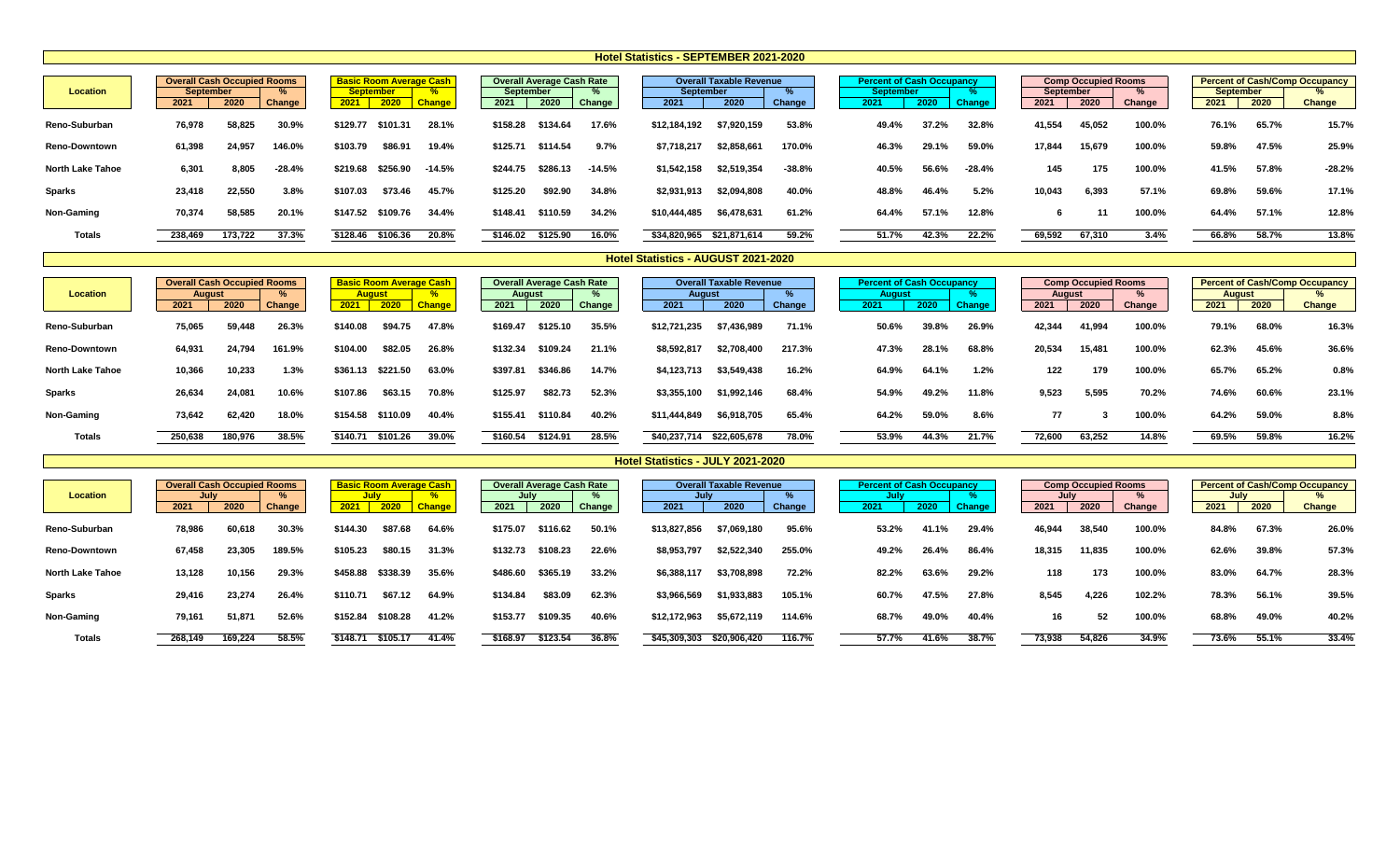# **Location % % % % % % %** FY 21-22 | FY 20-21 Change | FY 21-22 | FY 20-21 Change | FY 21-22 | FY 20-21 Change | FY 21-22 | FY 20-21 Change | FY 21-2 Reno-Suburban 670,602 521,935 28.5% \$152.39 \$127.72 19.3% \$102,196,060 \$66,663,002 53.3% 45.4% 34.4% 31.6% 389,08 Reno-Downtown 499,591 227,449 119.6% \$124.19 \$115.64 7.4% \$62,041,716 \$26,301,288 135.9% 37.1% 25.8% 44.2% 169,035 144,219 17.2% 49.7% 42.1% 18.0% \$98.08 \$88.23 11.2% North Lake Tahoe 85,248 76,480 11.5% \$311.58 \$281.28 10.8% \$26,561,355 \$21,512,375 23.5% 48.7% 11.5% 931 1,503 -38.1% 54.8% 49.6% 10.5% \$278.75 \$236.48 17.9% Sparks 229,606 218,231 5.2% \$110.04 \$85.10 29.3% \$25,265,288 \$18,570,617 36.0% 50.7% 44.9% 12.9% 77,716 53,827 44.4% 67.9% 56.0% 21.2% \$88.51 \$64.50 37.2% Non-Gaming 658,057 551,515 19.3% \$142.71 \$109.52 30.3% \$93,912,575 \$60,404,374 55.5% 60.1% 51.9% 278 293 -5.1% 60.1% 52.0% 15.8% \$141.90 \$108.77 30.5% Totals 2,143,104 1,595,610 34.3% \$144.64 \$121.24 19.3% \$309,976,994 \$193,451,656 60.2% 47.0% 38.6% 21.8% 637,04 **Hotel Statistics Fiscal Year to Date - July through April 2022 Cash Occupied Rooms <b>Perfect Average Cash Rate Percent Deverall Taxable Revenue Percent of Cash Occupancy Percent of Cash Rate Year Year Year Year Year Year Year**

|                         |           | <b>Cash Occupied Rooms</b> |          |                              | <b>Overall Average Cash Rate</b> |         |               | <b>Overall Taxable Revenue</b> |          | <b>Percent of Cash Occupancy</b> |       |          |                              | <b>Comp Occupied Rooms</b> |          |                     |       | <b>Percent of Cash/Comp Occupancy</b> |                 | <b>Basic Room Average Cash Rate</b> |               |
|-------------------------|-----------|----------------------------|----------|------------------------------|----------------------------------|---------|---------------|--------------------------------|----------|----------------------------------|-------|----------|------------------------------|----------------------------|----------|---------------------|-------|---------------------------------------|-----------------|-------------------------------------|---------------|
| <b>Location</b>         | Year      |                            |          | Year                         |                                  |         | Year          |                                |          | Year                             |       |          |                              | Year                       |          | Year                |       |                                       |                 | Year                                |               |
|                         | FY 20-21  | FY 19-20                   | Change   | FY 20-21   FY 19-20   Change |                                  |         | FY 20-21      | FY 19-20                       | Change   | FY 20-21   FY 19-20              |       | Change   | FY 20-21   FY 19-20   Change |                            |          | FY 20-21   FY 19-20 |       | <b>Change</b>                         | <b>FY 20-21</b> | <b>FY 19-20</b>                     | <b>Change</b> |
| Reno-Suburban           | 660,854   | 712,969                    | $-7.3%$  | \$133.52                     | \$129.75                         | 2.9%    | \$88,235,751  | \$92,505,087                   | $-4.6%$  | 36.2%                            | 17.4% | $-23.6%$ | 498,580                      | 384,360                    | 29.7%    | 63.5%               | 72.9% | $-12.9%$                              | \$103.29        | \$104.84                            | $-1.5%$       |
| <b>Reno-Downtown</b>    | 331,954   | 482,941                    | $-31.3%$ | \$117.80                     | \$109.27                         | 7.8%    | \$39,105,015  | \$52,769,972                   | $-25.9%$ | 28.8%                            | 33.1% | $-13.0%$ | 178,087                      | 240,248                    | $-25.9%$ | 44.3%               | 49.6% | $-10.7%$                              | \$90.45         | \$82.75                             | 9.3%          |
| <b>North Lake Tahoe</b> | 95,414    | 88,436                     | 7.9%     | \$284.83                     | \$286.07                         | $-0.4%$ | \$27,177,212  | \$25,298,722                   | 7.4%     | 50.6%                            | 56.1% | 10.0%    | 1,691                        | 3,113                      | $-45.7%$ | 51.5%               | 58.1% | $-11.4%$                              | \$242.71        | \$257.51                            | $-5.7%$       |
| Sparks                  | 268,589   | 242,728                    | 10.7%    | \$89.61                      | \$84.28                          | 6.3%    | \$24,069,394  | \$20,456,459                   | 17.7%    | 46.1%                            | 50.3% | $-8.5%$  | 70,244                       | 58,713                     | 19.6%    | 58.1%               | 62.5% | $-7.0%$                               | \$68.16         | \$66.80                             | 2.0%          |
| <b>Non-Gaming</b>       | 698,962   | 668,191                    | 4.6%     | \$114.02                     | \$120.14                         | $-5.1%$ | \$79,695,980  | \$80,278,949                   | $-0.7%$  | 54.5%                            | 56.0% | $-2.7%$  | 355                          | 210                        | 69.0%    | 54.5%               | 56.0% | $-2.7%$                               | \$113.29        | \$119.38                            | $-5.1%$       |
| <b>Totals</b>           | 2,055,773 | 2,195,265                  | $-6.4%$  | \$125.64                     | \$123.59                         | 1.7%    | \$258,283,353 | \$271,309,190                  | $-4.8%$  | 40.9%                            | 45.8% | $-10.7%$ | 748,957                      | 686,644                    | 9.1%     | 55.7%               | 60.1% | $-7.2%$                               | \$106.50        | \$106.35                            | 0.1%          |

|                         |           | <b>Cash Occupied Rooms</b> |               |                              | <b>Overall Average Cash Rate</b> |         |                             | <b>Overall Taxable Revenue</b> |               | <b>Percent of Cash Occupancy</b> |          |               |         | <b>Comp Occupied Rooms</b> |           |                   |       | <b>Percent of Cash/Comp Occupancy</b> |          | <b>Basic Room Average Cash Rate</b> |               |
|-------------------------|-----------|----------------------------|---------------|------------------------------|----------------------------------|---------|-----------------------------|--------------------------------|---------------|----------------------------------|----------|---------------|---------|----------------------------|-----------|-------------------|-------|---------------------------------------|----------|-------------------------------------|---------------|
| <b>Location</b>         | Year      |                            |               | Year                         |                                  |         | Year                        |                                |               | Year                             |          |               | Year    |                            |           | Year              |       |                                       |          | Year                                |               |
|                         | FY 19-20  | FY 18-19                   | <b>Change</b> | FY 19-20   FY 18-19   Change |                                  |         | FY 19-20                    | FY 18-19                       | <b>Change</b> | FY 19-20                         | FY 18-19 | <b>Change</b> |         | FY 19-20   FY 18-19        | Change    | FY 19-20 FY 18-19 |       | <b>Change</b>                         | 2019     | 2018                                | <b>Change</b> |
| <b>Reno-Suburban</b>    | 712,969   | 971,602                    | $-26.6%$      | \$129.75                     | \$126.17                         | 2.8%    | \$92,505,087                | \$122.582.453                  | $-24.5%$      | 47.4%                            | 53.0%    | $-10.6%$      | 384,360 | 467,138                    | $-17.7%$  | 72.9%             | 78.4% | $-7.0%$                               | \$104.84 | \$102.81                            | 2.0%          |
| <b>Reno-Downtown</b>    | 482,941   | 794,122                    | $-39.2%$      | \$109.27                     | \$106.29                         | 2.8%    | \$52,769,972                | \$84,407,375                   | $-37.5%$      | 33.1%                            | 37.4%    | $-11.2%$      | 240,248 | 320,389                    | $-25.0\%$ | 49.6%             | 52.4% | $-5.3%$                               | \$82.75  | \$83.18                             | $-0.5%$       |
| <b>North Lake Tahoe</b> | 88,436    | 117,532                    | $-24.8%$      | \$286.07                     | \$268.57                         | 6.5%    | \$25,298,722                | \$31,565,401                   | $-19.9%$      | 56.1%                            | 62.3%    | $-10.0\%$     | 3,113   | 3,999                      | $-22.2%$  | 58.1%             | 64.4% | $-9.8%$                               | \$257.51 | \$240.94                            | 6.9%          |
| <b>Sparks</b>           | 242,728   | 336,408                    | $-27.8%$      | \$84.28                      | \$86.24                          | $-2.3%$ | \$20,456,459                | \$29,011,922                   | $-29.5\%$     | 50.3%                            | 58.0%    | $-13.3%$      | 58,713  | 60,293                     | $-2.6%$   | 62.5%             | 68.4% | $-8.6%$                               | \$66.80  | \$48.20                             | 38.6%         |
| <b>Non-Gaming</b>       | 668,191   | 700,825                    | $-4.7%$       | \$120.14                     | \$122.86                         | $-2.2%$ | \$80,278,949                | \$86,105,067                   | $-6.8%$       | 56.0%                            | 64.2%    | $-12.6%$      | 210     | 129                        | 62.8%     | 56.0%             | 64.2% | $-12.6%$                              | \$119.16 | \$122.14                            | $-2.4%$       |
| <b>Totals</b>           | 2,195,265 | 2,920,489                  | $-24.8%$      | \$123.59                     | \$121.10                         | 2.1%    | \$271,309,190 \$353,672,217 |                                | $-23.3%$      | 45.8%                            | 50.2%    | $-8.8%$       | 686,644 | 851,948                    | $-19.4%$  | 60.1%             | 64.8% | $-7.3%$                               | \$106.28 | \$103.77                            | 2.4%          |

Basic room revenue comes from the posted "room" revenue / overall taxable revenue includes the "room" revenue plus resort fees, upgrade charges, cleaning fees, etc. (effective 7/01/18)

|    | np Occupied Rooms |               |                     |       | <b>Percent of Cash/Comp Occupancy</b> |                 | <b>Basic Room Average Cash Rate</b> |               |
|----|-------------------|---------------|---------------------|-------|---------------------------------------|-----------------|-------------------------------------|---------------|
|    | Year              | $\%$          | Year                |       | %                                     |                 | Year                                | $\%$          |
|    | 22 FY 20-21       | <b>Change</b> | FY 21-22   FY 20-21 |       | <b>Change</b>                         | <b>FY 21-22</b> | <b>FY 20-21</b>                     | <b>Change</b> |
| 32 | 405,578           | $-4.1%$       | 71.7%               | 61.2% | 17.2%                                 | \$123.43        | \$97.74                             | 26.3%         |
| 85 | 144,219           | 17.2%         | 49.7%               | 42.1% | 18.0%                                 | \$98.08         | \$88.23                             | 11.2%         |
| 81 | 1,503             | $-38.1%$      | 54.8%               | 49.6% | 10.5%                                 | \$278.75        | \$236.48                            | 17.9%         |
| 6  | 53,827            | 44.4%         | 67.9%               | 56.0% | 21.2%                                 | \$88.51         | \$64.50                             | 37.2%         |
| 78 | 293               | $-5.1%$       | 60.1%               | 52.0% | 15.8%                                 | \$141.90        | \$108.77                            | 30.5%         |
| 12 | 605,420           | 5.2%          | 61.4%               | 53.7% | 14.3%                                 | \$125.63        | \$102.30                            | 22.8%         |
|    |                   |               |                     |       |                                       |                 |                                     |               |

### **Hotel Statistics Fiscal Year to Date - July 2020 through June 2021**

### **Hotel Statistics Fiscal Year to Date - July 2019 through June 2020**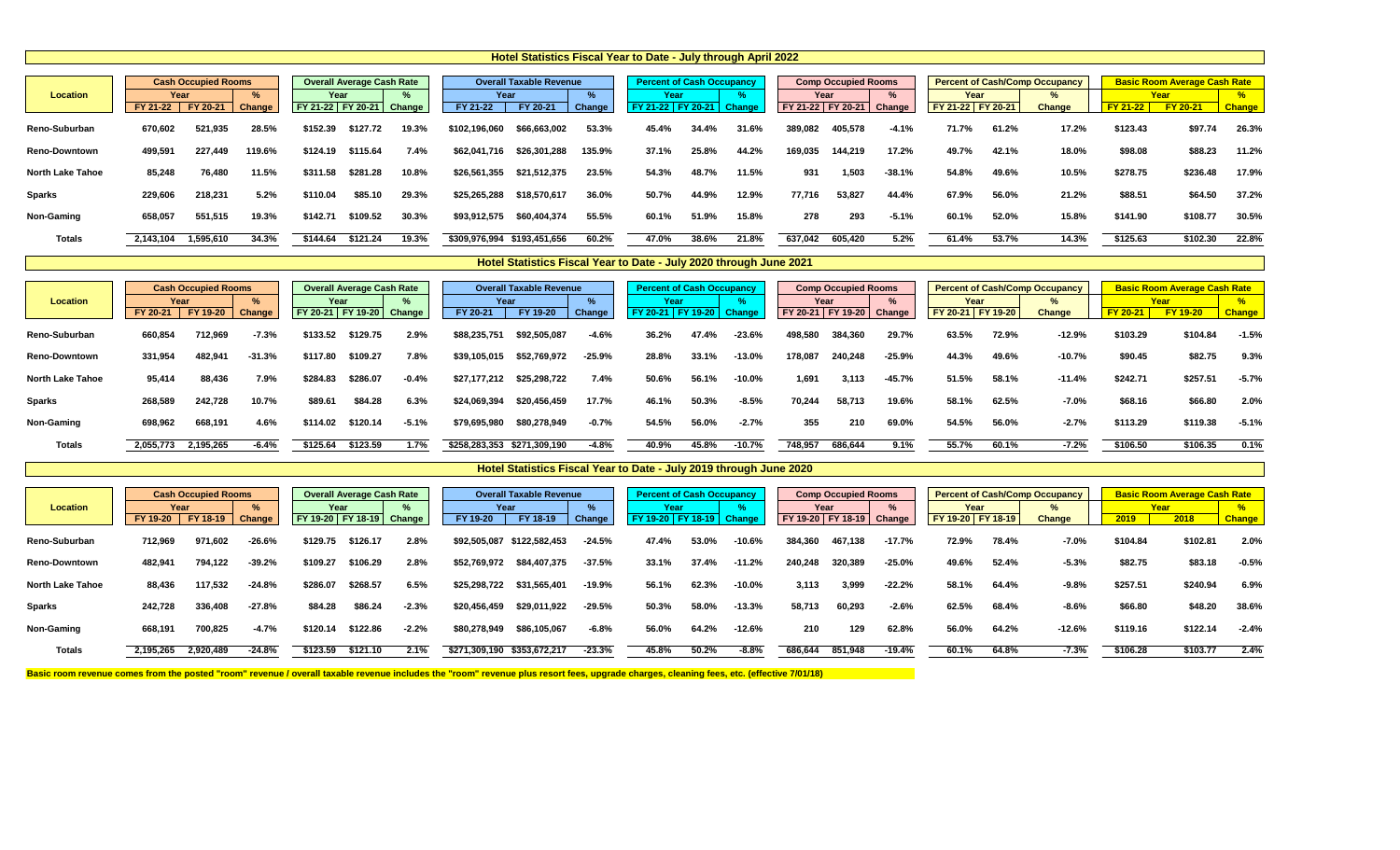# **Location % % % % % %** FY 18-19 | FY 17-18 Change | FY 18-19 | FY 17-18 Change | FY 18-19 | FY 17-18 Change | FY 18-19 | FY 17-18 Change | FY 18-1 Reno-Suburban 971,602 1,085,758 -10.5% \$126.17 \$110.69 14.0% \$122,582,453 \$120,187,171 2.0% 53.0% 58.8% -10.0% 467,13 Reno-Downtown 794,122 929,391 -14.6% \$106.29 \$90.50 17.4% \$84,407,375 \$84,108,667 0.4% 42.9% -12.8% 320,389 348,943 -8.2% 52.4% 59.0% -11.2% \$83.18 \$66,053,365 North Lake Tahoe 117,532 116,468 0.9% \$268.57 \$260.60 3.1% \$31,565,401 \$30,351,920 4.0% 61.7% 1.0% 3,999 3,014 32.7% 64.4% 63.3% 1.7% \$245.83 \$28,893,031 Sparks 336,408 364,058 -7.6% \$86.24 \$81.42 5.9% \$29,011,922 \$29,641,355 -2.1% 58.0% 62.1% -6.6% 60,29 Non-Gaming 701,035 659,934 6.2% \$122.84 \$123.58 -0.6% \$86,112,386 \$81,556,807 5.6% 62.8% 129 154 -16.2% 64.2% 62.8% 2.1% \$119.11 \$83,498,097 Totals 2,920,699 3,155,609 -7.4% \$121.09 \$109.60 10.5% \$353,679,537 \$345,845,921 2.3% 50.2% 55.1% -8.9% 851,94 **Hotel Statistics Fiscal Year to Date - July 2018 through June 2019 Cash Occupied Rooms Percent Average Cash Rate Percent Overall Taxable Revenue Percent of Cash Occupancy Percent of Cash Occupancy Year Year Year Year Year Year**

Basic room revenue comes from the posted "room" revenue / overall taxable revenue includes the "room" revenue plus resort fees, upgrade charges, cleaning fees, etc. (effective 7/01/18)

|                         |                 | <b>Cash Occupied Rooms</b> |               |                   | <b>Overall Average Cash Rate</b> |        |               | <b>OverallTaxable Revenue</b> |               | <b>Percent of Cash Occupancy</b> |       |               |                   | <b>Comp Occupied Rooms</b> |          |                     |       | <b>Percent of Cash/Comp Occupancy</b> |
|-------------------------|-----------------|----------------------------|---------------|-------------------|----------------------------------|--------|---------------|-------------------------------|---------------|----------------------------------|-------|---------------|-------------------|----------------------------|----------|---------------------|-------|---------------------------------------|
| <b>Location</b>         | Year            |                            | $\%$          | Year              |                                  | %      |               | Year                          |               | Year                             |       |               | Year              |                            |          | Year                |       | ℅                                     |
|                         | <b>FY 17-18</b> | FY 16-17                   | <b>Change</b> | FY 17-18 FY 16-17 |                                  | Change | FY 17-18      | FY 16-17                      | <b>Change</b> | FY 17-18 FY 16-17                |       | <b>Change</b> | FY 17-18 FY 16-17 |                            | Change   | FY 17-18   FY 16-17 |       | <b>Change</b>                         |
| Reno-Suburban           | 1,085,758       | 1,008,742                  | 7.6%          | \$110.69          | \$105.62                         | 4.8%   | \$120,187,171 | \$106,541,744                 | 12.8%         | 59.2%                            | 55.0% | 7.6%          | 466,969           | 503,074                    | $-7.2%$  | 84.6%               | 82.4% | 2.8%                                  |
| <b>Reno-Downtown</b>    | 929,391         | 901,643                    | 3.1%          | \$90.50           | \$85.81                          | 5.5%   | \$84,108,667  | \$77,372,849                  | 8.7%          | 43.7%                            | 42.4% | 3.1%          | 348,943           | 342,381                    | 1.9%     | 60.1%               | 58.5% | 2.7%                                  |
| <b>North Lake Tahoe</b> | 116,468         | 120,694                    | $-3.5%$       | \$260.60          | \$252.23                         | 3.3%   | \$30,351,920  | \$30,442,595                  | $-0.3%$       | 61.7%                            | 64.1% | $-3.6%$       | 3,014             | 2,888                      | 4.4%     | 63.3%               | 65.6% | $-3.5%$                               |
| <b>Sparks</b>           | 364,058         | 375,918                    | $-3.2%$       | \$81.42           | \$67.95                          | 19.8%  | \$29,641,355  | \$25,542,451                  | 16.0%         | 62.6%                            | 64.7% | $-3.2%$       | 56,193            | 47,673                     | 17.9%    | 72.2%               | 72.9% | $-1.0%$                               |
| <b>Non-Gaming</b>       | 659,934         | 607,790                    | 8.6%          | \$123.58          | \$110.02                         | 12.3%  | \$81,556,807  | \$66,866,483                  | 22.0%         | 66.1%                            | 62.0% | 6.6%          | 154               | 600                        | $-74.3%$ | 66.1%               | 62.1% | 6.4%                                  |
| <b>Totals</b>           | 3,155,609       | 3,014,787                  | 4.7%          | \$109.60          | \$101.75                         | 7.7%   | \$345,845,921 | \$306,766,122                 | 12.7%         | 55.1%                            | 52.8% | 4.4%          | 875,273           | 896,616                    | $-2.4%$  | 70.3%               | 68.5% | 2.6%                                  |

|                         |           | <b>Cash Occupied Rooms</b> |         |                   | <b>Average Cash Rate</b> |        |               | <b>Taxable Revenue</b>      |        | <b>Percent of Cash Occupancy</b> |                    |               |          | <b>Comp Occupied Rooms</b> |         |                     |       | <b>Percent of Cash/Comp Occupancy</b> |
|-------------------------|-----------|----------------------------|---------|-------------------|--------------------------|--------|---------------|-----------------------------|--------|----------------------------------|--------------------|---------------|----------|----------------------------|---------|---------------------|-------|---------------------------------------|
| <b>Location</b>         |           | Year                       | %       | Year              |                          | %      |               | Year                        |        | Year                             |                    |               |          | Year                       | $\%$    | Year                |       | %                                     |
|                         | FY 16-17  | FY 15-16                   | Change  | FY 16-17 FY 15-16 |                          | Change | FY 16-17      | FY 15-16                    | Change | FY 16-17                         | $\boxed{FY 15-16}$ | <b>Change</b> | FY 16-17 | <b>FY 15-16</b>            | Change  | FY 16-17   FY 15-16 |       | <b>Change</b>                         |
| Reno-Suburban           | 1,008,742 | 1,011,104                  | $-0.2%$ | \$105.62          | \$98.92                  | 6.8%   | \$106,541,744 | \$100,014,299               | 6.5%   | 55.0%                            | 54.9%              | 0.2%          | 503,074  | 480,865                    | 4.6%    | 82.4%               | 81.0% | 1.7%                                  |
| <b>Reno-Downtown</b>    | 901,643   | 964,982                    | $-6.6%$ | \$85.81           | \$79.95                  | 7.3%   | \$77,372,849  | \$77,152,748                | 0.3%   | 42.4%                            | 45.0%              | $-5.8%$       | 342,381  | 365,755                    | $-6.4%$ | 58.5%               | 62.1% | $-5.8%$                               |
| <b>North Lake Tahoe</b> | 120,694   | 120,195                    | 0.4%    | \$252.23          | \$244.06                 | 3.3%   | \$30,442,595  | \$29,335,174                | 3.8%   | 64.1%                            | 63.2%              | 1.4%          | 2,888    | 2,350                      | 22.9%   | 65.6%               | 64.5% | 1.9%                                  |
| <b>Sparks</b>           | 375,918   | 358,454                    | 4.9%    | \$67.95           | \$62.94                  | 8.0%   | \$25,542,451  | \$22,561,644                | 13.2%  | 64.7%                            | 61.3%              | 5.5%          | 47,673   | 45,766                     | 4.2%    | 72.9%               | 69.1% | 5.5%                                  |
| <b>Non-Gaming</b>       | 607,790   | 533,608                    | 13.9%   | \$110.02          | \$103.26                 | 6.5%   | \$66,866,483  | \$55,098,918                | 21.4%  | 62.0%                            | 57.4%              | 8.0%          | 600      | 255                        | 135.3%  | 62.1%               | 57.5% | 8.0%                                  |
| <b>Totals</b>           | 3,014,787 | 2,988,343                  | 0.9%    | \$101.75          | \$95.09                  | 7.0%   |               | \$306,766,122 \$284,162,784 | 8.0%   | 52.8%                            | 52.5%              | 0.6%          | 896,616  | 894,991                    | 0.2%    | 68.5%               | 68.3% | 0.4%                                  |

**Hotel Statistics Fiscal Year to Date - July 2016 Through June 2017**

|                | np Occupied Rooms |               |          |          | <b>Percent of Cash/Comp Occupancy</b> |            | <b>Basic Room Revenue</b> |
|----------------|-------------------|---------------|----------|----------|---------------------------------------|------------|---------------------------|
|                | Year              | $\%$          | Year     |          | $\%$                                  |            | July-June 2018            |
| 9 <sub>1</sub> | FY 17-18          | <b>Change</b> | FY 18-19 | FY 17-18 | <b>Change</b>                         | <b>ADR</b> | <b>Revenue</b>            |
| 8              | 466,969           | 0.0%          | 78.4%    | 84.1%    | $-6.8%$                               | \$102.81   | \$99,892,368              |
| 9.             | 348,943           | $-8.2%$       | 52.4%    | 59.0%    | $-11.2%$                              | \$83.18    | \$66,053,365              |
| 9              | 3,014             | 32.7%         | 64.4%    | 63.3%    | 1.7%                                  | \$245.83   | \$28,893,031              |
| 13             | 56,193            | 7.3%          | 68.4%    | 71.7%    | $-4.6%$                               | \$68.98    | \$23,206,660              |
| :9             | 154               | $-16.2%$      | 64.2%    | 62.8%    | 2.1%                                  | \$119.11   | \$83,498,097              |
| 8              | 875,273           | $-2.7%$       | 64.8%    | 69.1%    | $-6.1%$                               | \$103.24   | \$301,543,521             |
|                |                   |               |          |          |                                       |            |                           |

**Hotel Statistics Fiscal Year to Date - July 2017 through June 2018**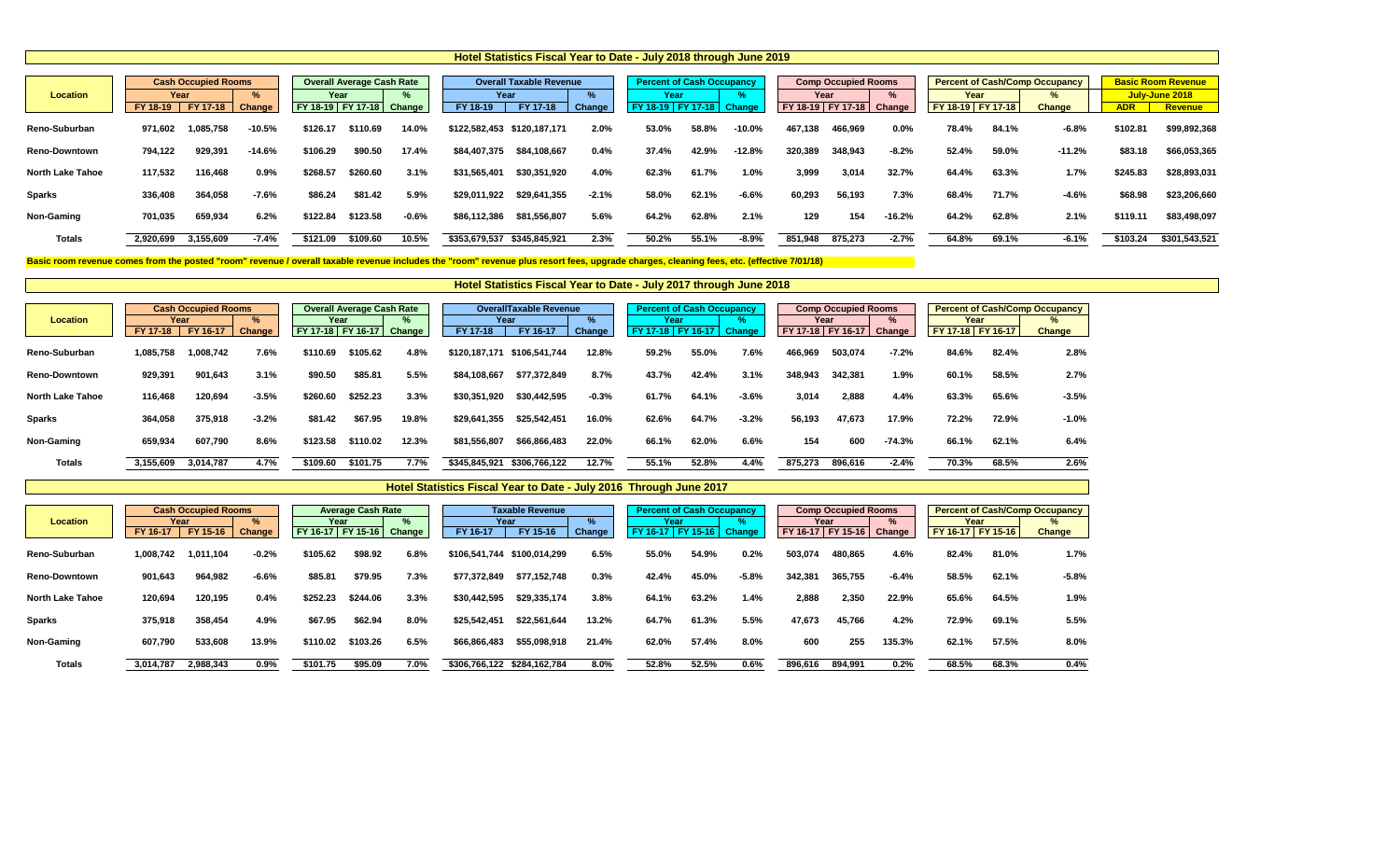Effective 7/01/15 six properties (4 Motels and 2 Timeshares) were reclassified to Hotel classification as a result of SB 312. Historical data remains as originally reported.

|                         |                    |                                        |                         |                                    |                          |               | Hotel Statistics Fiscal Year to Date - July 2015 Through June 2016 |                                    |                       |                             |                                  |               |         |                                                           |             |                             |       |                                                                         |
|-------------------------|--------------------|----------------------------------------|-------------------------|------------------------------------|--------------------------|---------------|--------------------------------------------------------------------|------------------------------------|-----------------------|-----------------------------|----------------------------------|---------------|---------|-----------------------------------------------------------|-------------|-----------------------------|-------|-------------------------------------------------------------------------|
| <b>Location</b>         | Year<br>$FY 15-16$ | <b>Cash Occupied Rooms</b><br>FY 14-15 | $\frac{9}{6}$<br>Change | Year<br>FY 15-16 FY 14-15   Change | <b>Average Cash Rate</b> | $\frac{9}{6}$ | Year<br>FY 15-16                                                   | <b>Taxable Revenue</b><br>FY 14-15 | $\%$<br><b>Change</b> | Year<br>FY 15-16   FY 14-15 | <b>Percent of Cash Occupancy</b> | <b>Change</b> |         | <b>Comp Occupied Rooms</b><br>Year<br>FY 15-16   FY 14-15 | ℅<br>Change | Year<br>FY 15-16   FY 14-15 |       | <b>Percent of Cash/Comp Occupancy</b><br>$\frac{9}{6}$<br><b>Change</b> |
| <b>Reno-Suburban</b>    | 1,011,104          | 915,606                                | 10.4%                   | \$98.92                            | \$98.42                  | 0.5%          | \$100,014,299                                                      | \$90,112,335                       | 11.0%                 | 54.9%                       | 50.0%                            | 9.8%          | 480,865 | 514,424                                                   | $-6.5%$     | 81.0%                       | 78.0% | 3.8%                                                                    |
| <b>Reno-Downtown</b>    | 964,982            | 1,027,089                              | $-6.0\%$                | \$79.95                            | \$68.24                  | 17.2%         | \$77,152,748                                                       | \$70,083,520                       | 10.1%                 | 45.0%                       | 43.7%                            | 3.0%          | 365,755 | 371,095                                                   | $-1.4%$     | 62.1%                       | 59.5% | 4.4%                                                                    |
| <b>North Lake Tahoe</b> | 120,195            | 113,571                                | 5.8%                    | \$244.06                           | \$232.07                 | 5.2%          | \$29,335,174                                                       | \$26,355,994                       | 11.3%                 | 63.2%                       | 60.2%                            | 5.0%          | 2,350   | 1,217                                                     | 93.1%       | 64.5%                       | 60.9% | 5.9%                                                                    |
| <b>Sparks</b>           | 358,454            | 338,766                                | 5.8%                    | \$62.94                            | \$63.29                  | $-0.6%$       | \$22,561,644                                                       | \$21,441,998                       | 5.2%                  | 61.3%                       | 54.1%                            | 13.3%         | 45,766  | 37,431                                                    | 22.3%       | 69.1%                       | 60.1% | 15.2%                                                                   |
| <b>Non-Gaming</b>       | 533,608            | 324,716                                | 64.3%                   | \$103.26                           | \$102.88                 | 0.4%          | \$55,098,918                                                       | \$33,407,186                       | 64.9%                 | 57.4%                       | 70.2%                            | $-18.1%$      | 255     | 44                                                        | 479.5%      | 57.5%                       | 70.2% | $-18.1%$                                                                |
| <b>Totals</b>           | 2,988,343          | 2,719,748                              | $9.9\%$                 | \$95.09                            | \$88.76                  | 7.1%          | \$284,162,784                                                      | \$241,401,032                      | 17.7%                 | 52.5%                       | 49.8%                            | 5.4%          | 894,991 | 924,211                                                   | $-3.2%$     | 68.3%                       | 66.7% | 2.2%                                                                    |

|                         |                    |                                        |             |                                        |                          |         | Hotel Statistics Fiscal Year to Date - July 2014 Through June 2015 |                                            |         |                                                               |       |               |         |                                                         |                |                           |       |                                                             |
|-------------------------|--------------------|----------------------------------------|-------------|----------------------------------------|--------------------------|---------|--------------------------------------------------------------------|--------------------------------------------|---------|---------------------------------------------------------------|-------|---------------|---------|---------------------------------------------------------|----------------|---------------------------|-------|-------------------------------------------------------------|
| <b>Location</b>         | Year<br>$FY 14-15$ | <b>Cash Occupied Rooms</b><br>FY 13-14 | %<br>Change | Year<br>  FY 14-15   FY 13-14   Change | <b>Average Cash Rate</b> | ℅       | FY 14-15                                                           | <b>Taxable Revenue</b><br>Year<br>FY 13-14 | Change  | <b>Percent of Cash Occupancy</b><br>Year<br>FY 14-15 FY 13-14 |       | <b>Change</b> |         | <b>Comp Occupied Rooms</b><br>Year<br>FY 14-15 FY 13-14 | $\%$<br>Change | Year<br>FY 14-15 FY 13-14 |       | <b>Percent of Cash/Comp Occupancy</b><br>%<br><b>Change</b> |
| Reno-Suburban           | 915,606            | 894,888                                | 2.3%        | \$98.42                                | \$95.48                  | 3.1%    | \$90,112,335                                                       | \$85,447,880                               | 5.5%    | 50.0%                                                         | 48.8% | 2.3%          | 514,424 | 460,132                                                 | 11.8%          | 78.0%                     | 74.0% | 5.5%                                                        |
| <b>Reno-Downtown</b>    | 1,027,089          | 1,085,376                              | $-5.4%$     | \$68.24                                | \$66.15                  | 3.2%    | \$70,083,520                                                       | \$71,794,968                               | $-2.4%$ | 43.7%                                                         | 45.8% | $-4.4%$       | 371,095 | 391,757                                                 | $-5.3%$        | 59.5%                     | 62.3% | $-4.5%$                                                     |
| <b>North Lake Tahoe</b> | 113,571            | 118,076                                | $-3.8%$     | \$232.07                               | \$209.85                 | 10.6%   | \$26,355,994                                                       | \$24,778,567                               | 6.4%    | 60.2%                                                         | 58.3% | 3.3%          | 1,217   | 1,332                                                   | $-8.6%$        | 60.9%                     | 59.0% | 3.2%                                                        |
| <b>Sparks</b>           | 338,766            | 296,702                                | 14.2%       | \$63.29                                | \$66.90                  | $-5.4%$ | \$21,441,998                                                       | \$19,849,293                               | 8.0%    | 54.1%                                                         | 43.5% | 24.4%         | 37,431  | 51,235                                                  | $-26.9%$       | 60.1%                     | 51.0% | 17.9%                                                       |
| <b>Non-Gaming</b>       | 324,716            | 272,863                                | 19.0%       | \$102.88                               | \$101.05                 | 1.8%    | \$33,407,186                                                       | \$27,571,682                               | 21.2%   | 70.2%                                                         | 65.5% | 7.2%          | 44      | $\blacksquare$                                          | 100.0%         | 70.2%                     | 65.5% | 7.2%                                                        |
| <b>Totals</b>           | 2,719,748          | 2,667,905                              | 1.9%        | \$88.76                                | \$86.00                  | 3.2%    |                                                                    | \$241,401,032 \$229,442,390                | 5.2%    | 49.8%                                                         | 48.5% | 2.9%          | 924,211 | 904,456                                                 | 2.2%           | 66.7%                     | 64.9% | 2.9%                                                        |

|                         |                  |                                        |                                |                                    |                          |         | Hotel Statistics Fiscal Year to Date - July 2013 Through June 2014 |                                    |         |                           |                                  |                     |         |                                                             |             |                             |       |                                                                |
|-------------------------|------------------|----------------------------------------|--------------------------------|------------------------------------|--------------------------|---------|--------------------------------------------------------------------|------------------------------------|---------|---------------------------|----------------------------------|---------------------|---------|-------------------------------------------------------------|-------------|-----------------------------|-------|----------------------------------------------------------------|
| <b>Location</b>         | Year<br>FY 13-14 | <b>Cash Occupied Rooms</b><br>FY 12-13 | $\frac{9}{6}$<br><b>Change</b> | Year<br>FY 13-14 FY 12-13   Change | <b>Average Cash Rate</b> | $\%$    | Year<br>FY 13-14                                                   | <b>Taxable Revenue</b><br>FY 12-13 | Change  | Year<br>FY 13-14 FY 12-13 | <b>Percent of Cash Occupancy</b> | 70<br><b>Change</b> |         | <b>Comp Occupied Rooms</b><br>Year<br>  FY 13-14   FY 12-13 | %<br>Change | Year<br>FY 13-14   FY 12-13 |       | <b>Percent of Cash/Comp Occupancy</b><br>$\%$<br><b>Change</b> |
| Reno-Suburban           | 894,888          | 938,891                                | $-4.7%$                        | \$95.48                            | \$91.75                  | 4.1%    | \$85,447,880                                                       | \$86,144,727                       | $-0.8%$ | 48.8%                     | 51.3%                            | $-4.7%$             | 460,132 | 401,424                                                     | 14.6%       | 74.0%                       | 73.2% | 1.0%                                                           |
| <b>Reno-Downtown</b>    | 1,085,376        | 1,129,005                              | $-3.9%$                        | \$66.15                            | \$63.82                  | 3.6%    | \$71,794,968                                                       | \$72,055,198                       | $-0.4%$ | 45.8%                     | 47.7%                            | $-4.0%$             | 391,757 | 390,861                                                     | 0.2%        | 62.3%                       | 64.2% | $-3.0%$                                                        |
| <b>North Lake Tahoe</b> | 118,076          | 131,027                                | $-9.9%$                        | \$209.85                           | \$184.76                 | 13.6%   | \$24,778,567                                                       | \$24,208,157                       | 2.4%    | 58.3%                     | 50.5%                            | 15.7%               | 1,332   | 865                                                         | 54.0%       | 59.0%                       | 50.8% | 16.1%                                                          |
| <b>Sparks</b>           | 296,702          | 257,285                                | 15.3%                          | \$66.90                            | \$69.62                  | $-3.9%$ | \$19,849,293                                                       | \$17,912,959                       | 10.8%   | 43.5%                     | 37.1%                            | 17.3%               | 51,235  | 57,584                                                      | $-11.0%$    | 51.0%                       | 45.4% | 12.3%                                                          |
| <b>Non-Gaming</b>       | 272,863          | 266,363                                | 2.4%                           | \$101.05                           | \$99.30                  | 1.8%    | \$27,571,682                                                       | \$26,449,190                       | 4.2%    | 65.7%                     | 64.8%                            | 1.4%                |         | $\overline{\phantom{a}}$                                    | 0.0%        | 65.7%                       | 64.8% | 1.4%                                                           |
| <b>Totals</b>           | 2,667,905        | 2,722,571                              | $-2.0%$                        | \$86.00                            | \$83.29                  | 3.3%    | \$229,442,390 \$226,770,231                                        |                                    | 1.2%    | 48.5%                     | 49.0%                            | $-0.8%$             | 904,456 | 850,734                                                     | 6.3%        | 64.9%                       | 64.2% | 0.9%                                                           |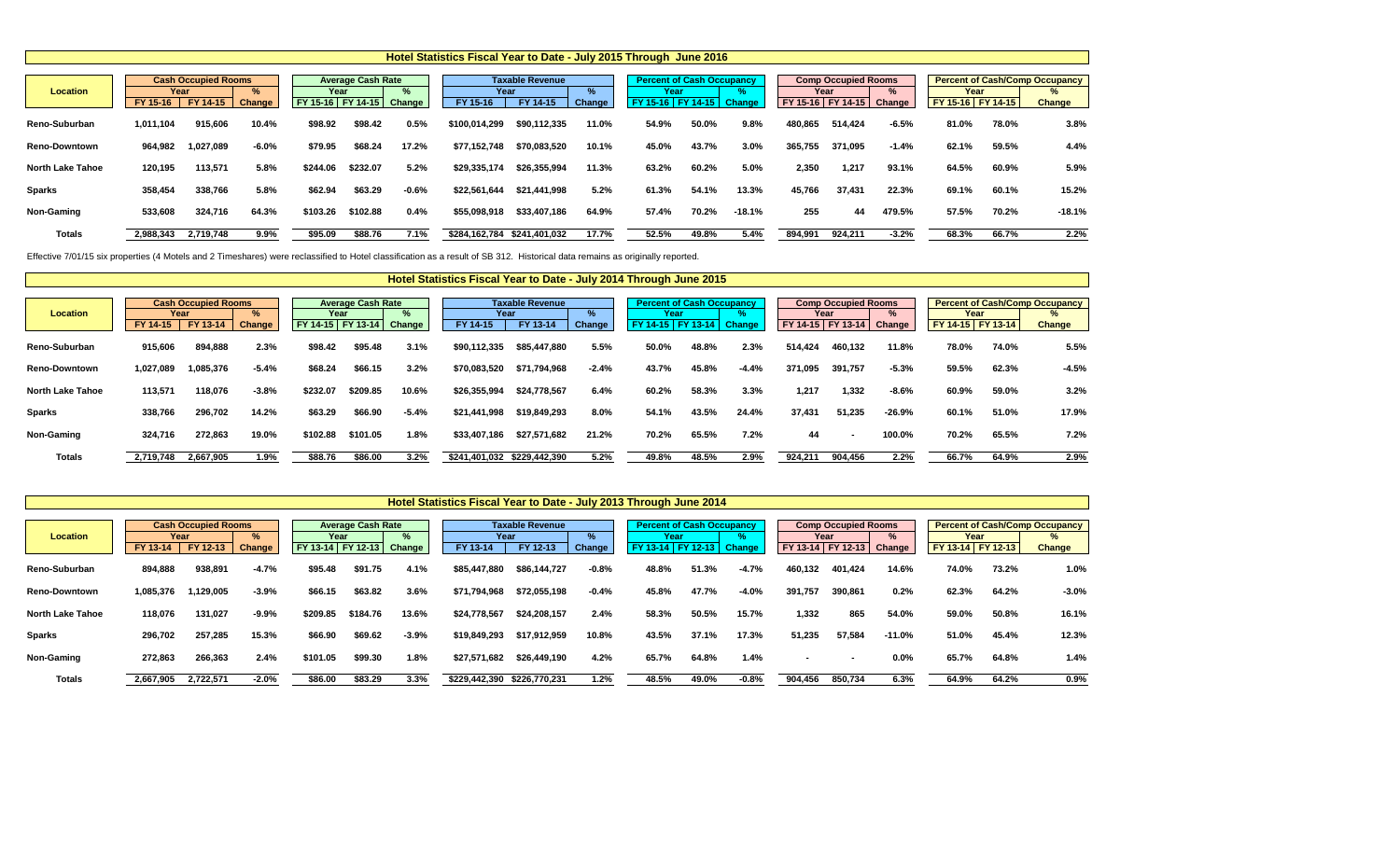|                         |                    |                                        |                         |                           |                          |                | Hotel Statistics Fiscal Year to Date - July 2012 Through June 2013 |                                    |             |       |                                                              |         |         |                                                         |                |                           |       |                                                             |
|-------------------------|--------------------|----------------------------------------|-------------------------|---------------------------|--------------------------|----------------|--------------------------------------------------------------------|------------------------------------|-------------|-------|--------------------------------------------------------------|---------|---------|---------------------------------------------------------|----------------|---------------------------|-------|-------------------------------------------------------------|
| <b>Location</b>         | Year<br>$FY$ 12-13 | <b>Cash Occupied Rooms</b><br>FY 11-12 | $\frac{9}{6}$<br>Change | Year<br>FY 12-13 FY 11-12 | <b>Average Cash Rate</b> | $\%$<br>Change | Year<br>FY 12-13                                                   | <b>Taxable Revenue</b><br>FY 11-12 | %<br>Change | Year  | <b>Percent of Cash Occupancy</b><br>FY 12-13 FY 11-12 Change |         |         | <b>Comp Occupied Rooms</b><br>Year<br>FY 12-13 FY 11-12 | $\%$<br>Change | Year<br>FY 12-13 FY 11-12 |       | <b>Percent of Cash/Comp Occupancy</b><br>%<br><b>Change</b> |
| <b>Reno-Suburban</b>    | 938,891            | 927,327                                | 1.2%                    | \$91.75                   | \$83.53                  | 9.8%           | \$86,144,727                                                       | \$77,461,435                       | 11.2%       | 51.3% | 51.0%                                                        | 0.6%    | 401,424 | 378,412                                                 | 6.1%           | 73.2%                     | 71.8% | 2.0%                                                        |
| <b>Reno-Downtown</b>    | 1,129,005          | 1,077,673                              | 4.8%                    | \$63.82                   | \$60.41                  | 5.7%           | \$72,055,198                                                       | \$65,097,196                       | 10.7%       | 47.7% | 45.3%                                                        | 5.3%    | 390,861 | 379,724                                                 | 2.9%           | 64.2%                     | 61.3% | 4.8%                                                        |
| <b>North Lake Tahoe</b> | 131,027            | 124,969                                | 4.8%                    | \$184.76                  | \$175.21                 | 5.5%           | \$24,208,157                                                       | \$21,895,227                       | 10.6%       | 50.5% | 48.3%                                                        | 4.5%    | 865     | 838                                                     | 3.2%           | 50.8%                     | 48.6% | 4.5%                                                        |
| <b>Sparks</b>           | 257,285            | 278,200                                | $-7.5%$                 | \$69.62                   | \$67.92                  | 2.5%           | \$17,912,959                                                       | \$18,894,005                       | $-5.2%$     | 37.1% | 40.2%                                                        | $-7.9%$ | 57,584  | 59,168                                                  | $-2.7%$        | 45.4%                     | 48.8% | $-7.0%$                                                     |
| <b>Non-Gaming</b>       | 266,363            | 251,866                                | 5.8%                    | \$99.30                   | \$96.37                  | 3.0%           | \$26,449,190                                                       | \$24,273,557                       | $9.0\%$     | 64.8% | 61.1%                                                        | 6.1%    |         | g                                                       | $-100.0\%$     | 64.8%                     | 61.1% | 6.1%                                                        |
| <b>Totals</b>           | 2,722,571          | 2,660,035                              | 2.4%                    | \$83.29                   | \$78.05                  | 6.7%           | \$226,770,231                                                      | \$207,621,421                      | 9.2%        | 49.0% | 47.8%                                                        | 2.3%    | 850,734 | 818,151                                                 | 4.0%           | 64.2%                     | 62.6% | 2.7%                                                        |

|                         |           | <b>Cash Occupied Rooms</b> |         |                   | <b>Average Cash Rate</b> |               |               | <b>Taxable Revenue</b> |               |                      | <b>Percent of Cash Occupancy</b> |               |
|-------------------------|-----------|----------------------------|---------|-------------------|--------------------------|---------------|---------------|------------------------|---------------|----------------------|----------------------------------|---------------|
| <b>Location</b>         |           | Year                       | $\%$    | Year              |                          | $\%$          | Year          |                        | $\frac{9}{6}$ | Year                 |                                  | $\%$          |
|                         | FY 11-12  | FY 10-11                   | Change  | FY 11-12 FY 10-11 |                          | <b>Change</b> | FY 11-12      | FY 10-11               | <b>Change</b> | <b>FY</b><br>$11-12$ | FY 10-11                         | <b>Change</b> |
| Reno-Suburban           | 927,327   | 981,882                    | $-5.6%$ | \$83.53           | \$80.68                  | 3.5%          | \$77,461,435  | \$79,218,912           | $-2.2%$       | 51.0%                | 53.6%                            | $-5.0%$       |
| <b>Reno-Downtown</b>    | 1,077,673 | 1,108,328                  | $-2.8%$ | \$60.41           | \$60.08                  | 0.5%          | \$65,097,196  | \$66,590,118           | $-2.2%$       | 45.3%                | 47.4%                            | $-4.4%$       |
| <b>North Lake Tahoe</b> | 124,969   | 125,270                    | $-0.2%$ | \$175.21          | \$173.29                 | 1.1%          | \$21,895,227  | \$21,707,879           | 0.9%          | 48.3%                | 48.3%                            | $0.0\%$       |
| <b>Sparks</b>           | 278,200   | 266,409                    | 4.4%    | \$67.92           | \$68.75                  | $-1.2%$       | \$18,894,005  | \$18,314,989           | 3.2%          | 40.2%                | 38.6%                            | 4.3%          |
| <b>Non-Gaming</b>       | 251,866   | 236,928                    | 6.3%    | \$96.37           | \$97.12                  | $-0.8%$       | \$24,273,557  | \$23,010,579           | 5.5%          | 61.1%                | 57.8%                            | 5.7%          |
| <b>Totals</b>           | 2,660,035 | 2,718,817                  | $-2.2%$ | \$78.05           | \$76.81                  | 1.6%          | \$207,621,421 | \$208,842,478          | $-0.6%$       | 47.8%                | 49.2%                            | $-2.7%$       |

|                         |           | <b>Cash Occupied Rooms</b> |               |                     | <b>Average Cash Rate</b> |         |               | <b>Taxable Revenue</b> |               | <b>Percent of Cash Occupancy</b> |                  |               |
|-------------------------|-----------|----------------------------|---------------|---------------------|--------------------------|---------|---------------|------------------------|---------------|----------------------------------|------------------|---------------|
| <b>Location</b>         |           | Year                       | %             | Year                |                          | %       |               | Year                   | $\frac{9}{6}$ | Year                             |                  | $\frac{9}{6}$ |
|                         | FY 10-11  | FY 09-10                   | <b>Change</b> | FY 10-11   FY 09-10 |                          | Change  | FY 10-11      | FY 09-10               | <b>Change</b> | <b>FY</b><br>$10 - 11$           | $\sqrt{Y}$ 09-10 | <b>Change</b> |
| Reno-Suburban           | 981,882   | 1,010,741                  | $-2.9%$       | \$80.68             | \$82.42                  | $-2.1%$ | \$79,218,912  | \$83,302,389           | $-5.4%$       | 53.6%                            | 53.3%            | 0.8%          |
| <b>Reno-Downtown</b>    | 1.108.328 | 1,197,861                  | $-7.5%$       | \$60.08             | \$59.18                  | $1.5\%$ | \$66,590,118  | \$70,884,809           | $-4.9%$       | 47.4%                            | 50.3%            | $-6.0%$       |
| <b>North Lake Tahoe</b> | 125,270   | 122,044                    | 2.6%          | \$173.29            | \$175.69                 | $-1.4%$ | \$21,707,879  | \$21,441,499           | 4.5%          | 48.3%                            | 46.9%            | 2.8%          |
| <b>Sparks</b>           | 266,409   | 285,282                    | $-6.6%$       | \$68.75             | \$71.14                  | $-3.4%$ | \$18,314,989  | \$20,294,068           | $-10.2%$      | 38.6%                            | 41.2%            | $-6.3%$       |
| <b>Non-Gaming</b>       | 236,928   | 221,320                    | 7.1%          | \$97.12             | \$96.94                  | 0.2%    | \$23,010,579  | \$21,453,702           | 14.0%         | 57.8%                            | 54.9%            | 5.3%          |
| <b>Totals</b>           | 2,718,817 | 2,837,248                  | $-4.2%$       | \$76.81             | \$76.62                  | 0.2%    | \$208,842,478 | \$217,376,465          | $-3.9%$       | 49.2%                            | 50.4%            | $-2.4%$       |

**Hotel Statistics Fiscal Year to Date - July 2011 Through June 2012**

**Hotel Statistics Fiscal Year to Date - July 2010 Through June 2011**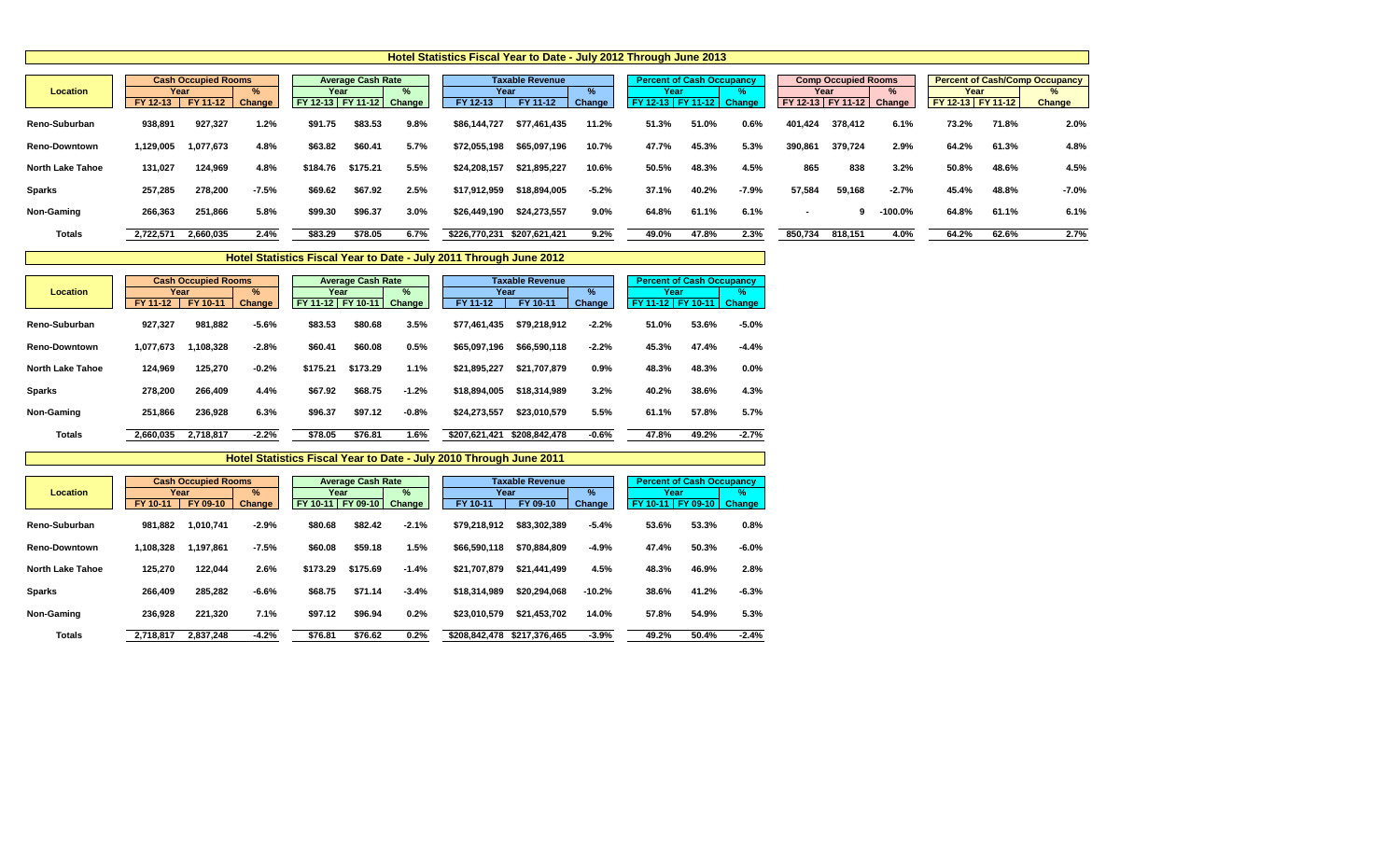|                         |           |                            |               |          |                          |               | Hotel Statistics Fiscal Year July - 2009 Through June 2010 |                        |               |          |                                  |               |
|-------------------------|-----------|----------------------------|---------------|----------|--------------------------|---------------|------------------------------------------------------------|------------------------|---------------|----------|----------------------------------|---------------|
|                         |           | <b>Cash Occupied Rooms</b> |               |          | <b>Average Cash Rate</b> |               |                                                            | <b>Taxable Revenue</b> |               |          | <b>Percent of Cash Occupancy</b> |               |
| <b>Location</b>         |           | Year                       | %             |          | Year                     | $\%$          |                                                            | Year                   | %             |          | Year                             | %             |
|                         | FY 09-10  | FY 08-09                   | <b>Change</b> |          | FY 09-10   FY 08-09      | <b>Change</b> | FY 09-10                                                   | FY 08-09               | <b>Change</b> | FY 09-10 | FY 08-09                         | <b>Change</b> |
| <b>Reno-Suburban</b>    | 1,010,901 | 984,956                    | 2.6%          | \$82.40  | \$83.21                  | $-1.0%$       | \$83,302,388                                               | \$81,959,861           | 1.6%          | 53.3%    | 52.3%                            | 1.9%          |
| <b>Reno-Downtown</b>    | 1,197,701 | 1,205,496                  | $-0.6%$       | \$59.18  | \$62.80                  | $-5.8%$       | \$70,884,809                                               | \$75,709,857           | $-6.4%$       | 50.3%    | 49.4%                            | 1.8%          |
| <b>North Lake Tahoe</b> | 122,044   | 120,608                    | 1.2%          | \$175.69 | \$188.39                 | $-6.7%$       | \$21,441,496                                               | \$22,721,044           | $-5.6%$       | 46.9%    | 46.3%                            | 1.3%          |
| <b>Sparks</b>           | 285,282   | 297,907                    | $-4.2%$       | \$71.14  | \$73.81                  | $-3.6%$       | \$20,294,069                                               | \$21,988,252           | $-7.7%$       | 41.2%    | 40.6%                            | 1.5%          |
| Non-Gaming              | 221,320   | 172,957                    | 28.0%         | \$96.94  | \$96.33                  | 0.6%          | \$21,453,703                                               | \$16,660,406           | 28.8%         | 54.9%    | 54.8%                            | 0.2%          |
| <b>Totals</b>           | 2,837,248 | 2,781,924                  | 2.0%          | \$76.62  | \$78.74                  | $-2.7%$       | \$217,376,465                                              | \$219,039,420          | $-0.8%$       | 50.4%    | 49.4%                            | 2.0%          |

|                         |           | <b>Cash Occupied Rooms</b> |               |                     | <b>Average Cash Rate</b> |               |               | <b>Taxable Revenue</b> |               |       | <b>Percent of Cash Occupancy</b> |               |
|-------------------------|-----------|----------------------------|---------------|---------------------|--------------------------|---------------|---------------|------------------------|---------------|-------|----------------------------------|---------------|
| <b>Location</b>         |           | Year                       | $\frac{9}{6}$ | Year                |                          | $\frac{9}{6}$ | Year          |                        | $\frac{9}{6}$ |       | Year                             | $\frac{9}{6}$ |
|                         | FY 08-09  | FY 07-08                   | <b>Change</b> | FY 08-09   FY 07-08 |                          | <b>Change</b> | FY 08-09      | FY 07-08               | Change        |       | FY 08-09   FY 07-08              | <b>Change</b> |
| <b>Reno-Suburban</b>    | 984,956   | 1,037,219                  | $-5.0%$       | \$83.21             | \$86.57                  | $-3.9%$       | \$81,959,861  | \$89,792,111           | $-8.7%$       | 52.3% | 59.0%                            | $-11.4%$      |
| <b>Reno-Downtown</b>    | 1,205,496 | 1,353,689                  | $-10.9%$      | \$62.80             | \$72.28                  | $-13.1%$      | \$75,709,857  | \$97,842,584           | $-22.6%$      | 49.4% | 53.8%                            | $-8.0%$       |
| <b>North Lake Tahoe</b> | 120,608   | 138,677                    | $-13.0%$      | \$188.39            | \$193.63                 | $-2.7%$       | \$22,721,043  | \$26,852,646           | $-15.4%$      | 46.3% | 53.1%                            | $-12.8%$      |
| <b>Sparks</b>           | 297,907   | 392,929                    | $-24.2%$      | \$73.81             | \$74.17                  | $-0.5%$       | \$21,988,252  | \$29,144,511           | $-24.6%$      | 40.6% | 49.4%                            | $-18.0%$      |
| <b>Non-Gaming</b>       | 172,957   | 130,156                    | 32.9%         | \$96.33             | \$111.52                 | $-13.6%$      | \$16,660,407  | \$14,515,412           | 14.8%         | 54.8% | 71.4%                            | $-23.4%$      |
| <b>Totals</b>           | 2,781,924 | 3,052,670                  | $-8.9%$       | \$78.74             | \$84.56                  | $-6.9%$       | \$219,039,420 | \$258,147,264          | $-15.1%$      | 49.4% | 55.4%                            | $-10.8%$      |

|                         |           | <b>Cash Occupied Rooms</b> |               |                   | <b>Average Cash Rate</b> |               |               | <b>Taxable Revenue</b> |               |                      | <b>Percent of Cash Occupancy</b> |               |
|-------------------------|-----------|----------------------------|---------------|-------------------|--------------------------|---------------|---------------|------------------------|---------------|----------------------|----------------------------------|---------------|
| <b>Location</b>         |           | Year                       | $\frac{9}{6}$ |                   | Year                     | %             |               | Year                   | $\frac{9}{6}$ |                      | Year                             | $\frac{1}{2}$ |
|                         | FY 07-08  | FY 06-07                   | <b>Change</b> | FY 07-08 FY 06-07 |                          | <b>Change</b> | FY 07-08      | FY 06-07               | Change        | <b>FY</b><br>$07-08$ | FY 06-07                         | <b>Change</b> |
| Reno-Suburban           | 1,037,219 | 970,076                    | 6.9%          | \$86.57           | \$84.85                  | 2.0%          | \$89,792,111  | \$82,315,568           | 9.1%          | 59.0%                | 61.8%                            | $-4.7%$       |
| <b>Reno-Downtown</b>    | 1,353,689 | 1,580,181                  | $-14.3%$      | \$72.28           | \$68.95                  | 4.8%          | \$97,842,584  | \$108,956,372          | $-10.2%$      | 53.8%                | 62.5%                            | $-13.9%$      |
| <b>North Lake Tahoe</b> | 138,677   | 141,935                    | $-2.3%$       | \$193.63          | \$180.22                 | 7.4%          | \$26,852,646  | \$25,578,969           | 5.0%          | 53.1%                | 54.5%                            | $-2.6%$       |
| <b>Sparks</b>           | 392,929   | 437,350                    | $-10.2%$      | \$74.17           | \$71.75                  | 3.4%          | \$29,144,511  | \$31,381,226           | $-7.1%$       | 49.4%                | 53.9%                            | $-8.2%$       |
| <b>Non-Gaming</b>       | 130,156   | 109,186                    | 19.2%         | \$111.52          | \$99.29                  | 12.3%         | \$14,515,412  | \$10,841,377           | 33.9%         | 71.4%                | 77.1%                            | $-7.3%$       |
| <b>Totals</b>           | 3,052,670 | 3,238,728                  | $-5.7%$       | \$84.56           | \$79.99                  | 5.7%          | \$258,147,264 | \$259,073,512          | $-0.4%$       | 55.4%                | 61.0%                            | $-9.2%$       |

**Hotel Statistics Fiscal Year - July 2007 Through June 2008**

**Hotel Statistics Fiscal Year July - 2008 Through June 2009**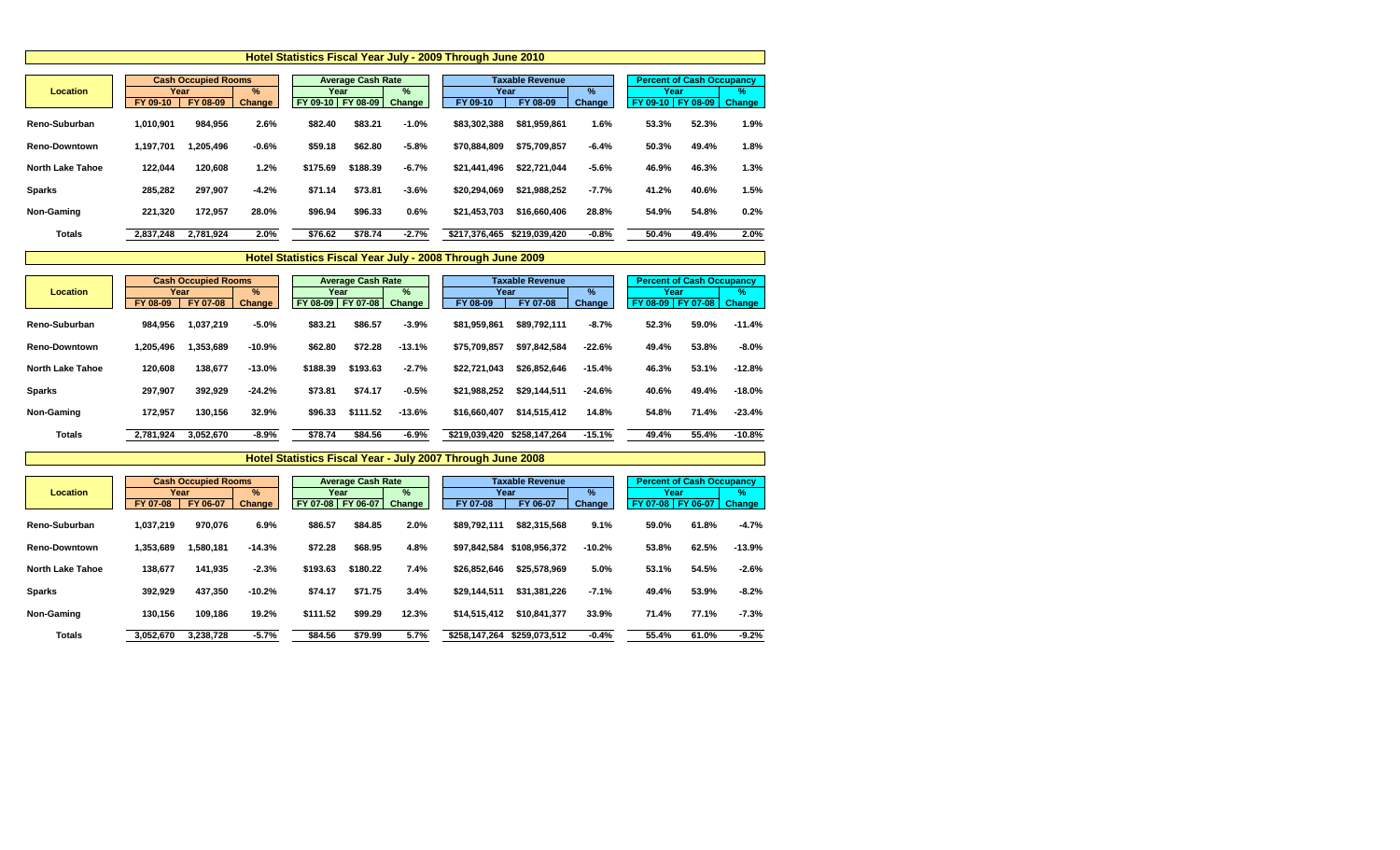|                         |         |                            |               |          |                          |               |               | <b>Hotel Statistics Calendar Year - January Through April 2022</b> |               |                                  |       |               |         |                            |               |       |       |                                       |                           |          |
|-------------------------|---------|----------------------------|---------------|----------|--------------------------|---------------|---------------|--------------------------------------------------------------------|---------------|----------------------------------|-------|---------------|---------|----------------------------|---------------|-------|-------|---------------------------------------|---------------------------|----------|
|                         |         |                            |               |          |                          |               |               |                                                                    |               |                                  |       |               |         |                            |               |       |       |                                       |                           |          |
|                         |         | <b>Cash Occupied Rooms</b> |               |          | <b>Average Cash Rate</b> |               |               | <b>Overall Taxable Revenue</b>                                     |               | <b>Percent of Cash Occupancy</b> |       |               |         | <b>Comp Occupied Rooms</b> |               |       |       | <b>Percent of Cash/Comp Occupancy</b> | <b>Basic Room Revenue</b> |          |
| <b>Location</b>         | Year    |                            | $\frac{9}{6}$ | Year     |                          | $\frac{9}{6}$ | Year          |                                                                    |               | Year                             |       |               |         | Year                       |               | Year  |       | %                                     |                           | Year     |
|                         | 2022    | 2021                       | <b>Change</b> | 2022     | 2021                     | Change        | 2022          | 2021                                                               | <b>Change</b> | 2022                             | 2021  | <b>Change</b> | 2022    | 2021                       | <b>Change</b> | 2022  | 2021  | <b>Change</b>                         | 2022                      | 2021     |
| Reno-Suburban           | 245,647 | 208,499                    | 17.8%         | \$148.33 | \$134.85                 | 10.0%         | \$36,435,911  | \$28,117,120                                                       | 29.6%         | 42.9%                            | 34.9% | 22.9%         | 146,867 | 162,993                    | $-9.9%$       | 68.5% | 62.2% | 10.1%                                 | \$119.64                  | \$104.34 |
| <b>Reno-Downtown</b>    | 169,692 | 97,159                     | 74.7%         | \$122.58 | \$124.61                 | $-1.6%$       | \$20,801,124  | \$12,106,629                                                       | 71.8%         | 31.9%                            | 26.9% | 18.6%         | 66,473  | 61,333                     | 8.4%          | 44.4% | 43.9% | 1.1%                                  | \$95.35                   | \$96.94  |
| <b>North Lake Tahoe</b> | 31,355  | 27,411                     | 14.4%         | \$261.88 | \$248.76                 | 5.3%          | \$8,211,126   | \$6,818,863                                                        | 20.4%         | 50.4%                            | 44.1% | 14.3%         | 147     | 526                        | $-72.1%$      | 50.7% | 44.9% | 12.7%                                 | \$227.19                  | \$213.54 |
| <b>Sparks</b>           | 88,138  | 87,803                     | 0.4%          | \$100.18 | \$90.30                  | 10.9%         | \$8,829,571   | \$7,928,565                                                        | 11.4%         | 54.7%                            | 45.8% | 19.4%         | 28,270  | 23,841                     | 18.6%         | 72.3% | 58.3% | 24.0%                                 | \$78.54                   | \$67.82  |
| <b>Non-Gaming</b>       | 247,125 | 233,124                    | 6.0%          | \$142.42 | \$112.10                 | 27.0%         | \$35,195,904  | \$26,133,258                                                       | 34.7%         | 58.4%                            | 53.8% | 8.5%          | 141     | 96                         | 100.0%        | 58.4% | 53.9% | 8.5%                                  | \$141.77                  | \$111.49 |
| <b>Totals</b>           | 781,957 | 653,996                    | 19.6%         | \$140.00 | \$124.01                 | 12.9%         | \$109,473,636 | \$81,104,435                                                       | 35.0%         | 44.7%                            | 39.8% | 12.3%         | 241,898 | 248,789                    | $-2.8%$       | 58.5% | 54.9% | 6.6%                                  | \$121.04                  | \$105.46 |

|                         |           | <b>Cash Occupied Rooms</b> |        |          | <b>Average Cash Rate</b> |               |               | <b>Overall Taxable Revenue</b> |               | <b>Percent of Cash Occupancy</b> |       |               |         | <b>Comp Occupied Rooms</b> |               |       |       | <b>Percent of Cash/Comp Occupancy</b> | <b>Basic Room Revenue</b> |          |
|-------------------------|-----------|----------------------------|--------|----------|--------------------------|---------------|---------------|--------------------------------|---------------|----------------------------------|-------|---------------|---------|----------------------------|---------------|-------|-------|---------------------------------------|---------------------------|----------|
| <b>Location</b>         | Year      |                            |        | Year     |                          | $\%$          | Year          |                                |               | Year                             |       |               |         | Year                       |               | Year  |       | %                                     | Year                      |          |
|                         | 2021      | 2020                       | Change | 2021     | 2020                     | <b>Change</b> | 2021          | 2020                           | <b>Change</b> | 2021                             | 2020  | <b>Change</b> | 2021    | 2020                       | <b>Change</b> | 2021  | 2020  | <b>Change</b>                         | 2021                      | 2020     |
| Reno-Suburban           | 772,373   | 540,926                    | 42.8%  | \$149.47 | \$123.78                 | 20.8%         | \$115,450,017 | \$66,956,808                   | 72.4%         | 42.6%                            | 36.0% | 18.3%         | 498,210 | 375,818                    | 32.6%         | 70.1% | 61.1% | 14.9%                                 | \$119.61                  | \$96.16  |
| <b>Reno-Downtown</b>    | 531,563   | 251,119                    | 111.7% | \$124.45 | \$107.93                 | 15.3%         | \$66,150,949  | \$27,102,414                   | 144.1%        | 37.5%                            | 24.2% | 54.9%         | 197,763 | 154,539                    | 28.0%         | 51.5% | 39.2% | 31.7%                                 | \$98.19                   | \$81.64  |
| <b>North Lake Tahoe</b> | 100,238   | 75,208                     | 33.3%  | \$307.61 | \$279.65                 | 10.0%         | \$30,833,929  | \$21,032,110                   | 46.6%         | 53.1%                            | 47.7% | 11.3%         | 1,498   | 1,927                      | $-22.3%$      | 53.9% | 49.0% | 10.2%                                 | \$274.99                  | \$235.67 |
| <b>Sparks</b>           | 279,629   | 209,476                    | 33.5%  | \$106.80 | \$79.06                  | 35.1%         | \$29,863,060  | \$16,561,872                   | 80.3%         | 48.2%                            | 43.3% | 11.3%         | 89,704  | 48,385                     | 85.4%         | 63.6% | 53.3% | 19.5%                                 | \$84.35                   | \$60.23  |
| <b>Non-Gaming</b>       | 791,503   | 586,045                    | 35.1%  | \$131.57 | \$109.51                 | 20.1%         | \$104,141,536 | \$64,177,835                   | 62.3%         | 59.7%                            | 47.9% | 24.4%         | 295     | 257                        | 14.8%         | 59.7% | 48.0% | 24.4%                                 | \$130.81                  | \$108.71 |
| <b>Totals</b>           | 2,475,306 | 1,662,774                  | 48.9%  | \$139.96 | \$117.77                 | $18.8\%$      | \$346,439,490 | \$195,831,039                  | 76.9%         | 46.5%                            | 37.8% | 23.0%         | 787,470 | 580,926                    | 35.6%         | 61.3% | 51.0% | 20.2%                                 | \$120.90                  | \$100.17 |

|                         |           | <b>Cash Occupied Rooms</b> |               |          | <b>Average Cash Rate</b> |               |              | <b>Overall Taxable Revenue</b> |               | <b>Percent of Cash Occupancy</b> |       |               |         | <b>Comp Occupied Rooms</b> |               |       |       | <b>Percent of Cash/Comp Occupancy</b> | <b>Basic Room Revenue</b> |          |
|-------------------------|-----------|----------------------------|---------------|----------|--------------------------|---------------|--------------|--------------------------------|---------------|----------------------------------|-------|---------------|---------|----------------------------|---------------|-------|-------|---------------------------------------|---------------------------|----------|
| Location                |           | Year                       | $\frac{9}{6}$ | Year     |                          | $\%$          |              | Year                           |               | Year                             |       |               |         | Year                       | $\frac{0}{2}$ | Year  |       | $\%$                                  | Year                      |          |
|                         | 2020      | 2019                       | Change        | 2020     | 2019                     | <b>Change</b> | 2020         | 2019                           | <b>Change</b> | 2020                             | 2019  | <b>Change</b> | 2020    | 2019                       | <b>Change</b> | 2020  | 2019  | <b>Change</b>                         | 2020                      | 2019     |
| <b>Reno-Suburban</b>    | 540,926   | 958,914                    | $-43.6%$      | \$123.78 | \$130.17                 | $-4.9%$       |              | \$66,956,808 \$124,817,325     | $-46.4%$      | 36.0%                            | 52.3% | $-31.2%$      | 375,818 | 479,870                    | $-21.7%$      | 61.1% | 78.5% | $-22.2%$                              | \$96.16                   | \$105.60 |
| <b>Reno-Downtown</b>    | 251,119   | 709,419                    | $-64.6%$      | \$107.93 | \$108.32                 | $-0.4%$       | \$27,102,414 | \$76,847,135                   | $-64.7%$      | 23.6%                            | 35.5% | $-33.5%$      | 154,539 | 308,926                    | $-50.0%$      | 38.1% | 51.0% | $-25.3%$                              | \$81.64                   | \$82.75  |
| <b>North Lake Tahoe</b> | 75,208    | 114,105                    | $-34.1%$      | \$279.65 | \$269.74                 | 3.7%          | \$21,032,110 | \$30,778,770                   | $-31.7%$      | 47.7%                            | 60.5% | $-21.2%$      | 1,927   | 4,179                      | $-53.9%$      | 49.0% | 62.7% | $-21.8%$                              | \$235.67                  | \$242.51 |
| <b>Sparks</b>           | 209,476   | 323,173                    | $-35.2%$      | \$79.06  | \$86.65                  | $-8.8%$       | \$16,561,872 | \$28,003,189                   | $-40.9%$      | 43.3%                            | 55.6% | $-22.1%$      | 48,385  | 68,056                     | $-28.9%$      | 53.3% | 67.3% | $-20.8%$                              | \$60.23                   | \$69.61  |
| <b>Non-Gaming</b>       | 586,045   | 753,712                    | $-22.2%$      | \$109.51 | \$123.65                 | $-11.4%$      | \$64,177,835 | \$93,196,185                   | $-31.1%$      | 47.9%                            | 64.8% | $-26.1%$      | 257     | 219                        | 17.4%         | 48.0% | 64.9% | $-26.1%$                              | \$108.67                  | \$122.91 |
| <b>Totals</b>           | 1,662,774 | 2,859,323                  | -41.8%        | \$117.77 | \$123.68                 | $-4.8%$       |              | \$195,831,039 \$353,642,602    | $-44.6%$      | 37.5%                            | 49.6% | $-24.4%$      | 580,926 | 861,250                    | $-32.5%$      | 50.6% | 64.6% | $-21.5%$                              | \$100.16                  | \$105.89 |

Basic room revenue comes from the posted "room" revenue / overall taxable revenue includes the "room" revenue plus resort fees, upgrade charges, cleaning fees, etc. (effective 7/01/18)

| <b>Contract Contract Contract Contract Contract Contract Contract Contract Contract Contract Contract Contract Co</b><br><b>CONTRACTOR</b><br>٠ | $\mathcal{L}^{\text{max}}_{\text{max}}$ and $\mathcal{L}^{\text{max}}_{\text{max}}$ and $\mathcal{L}^{\text{max}}_{\text{max}}$<br>$\mathcal{L}(\mathcal{L})$<br>$\mathcal{L}(\mathcal{L})$<br>×.<br><b>STATE</b> |  |
|-------------------------------------------------------------------------------------------------------------------------------------------------|-------------------------------------------------------------------------------------------------------------------------------------------------------------------------------------------------------------------|--|
| . .                                                                                                                                             | . .                                                                                                                                                                                                               |  |

### **Hotel Statistics Calendar Year - January Through December 2021**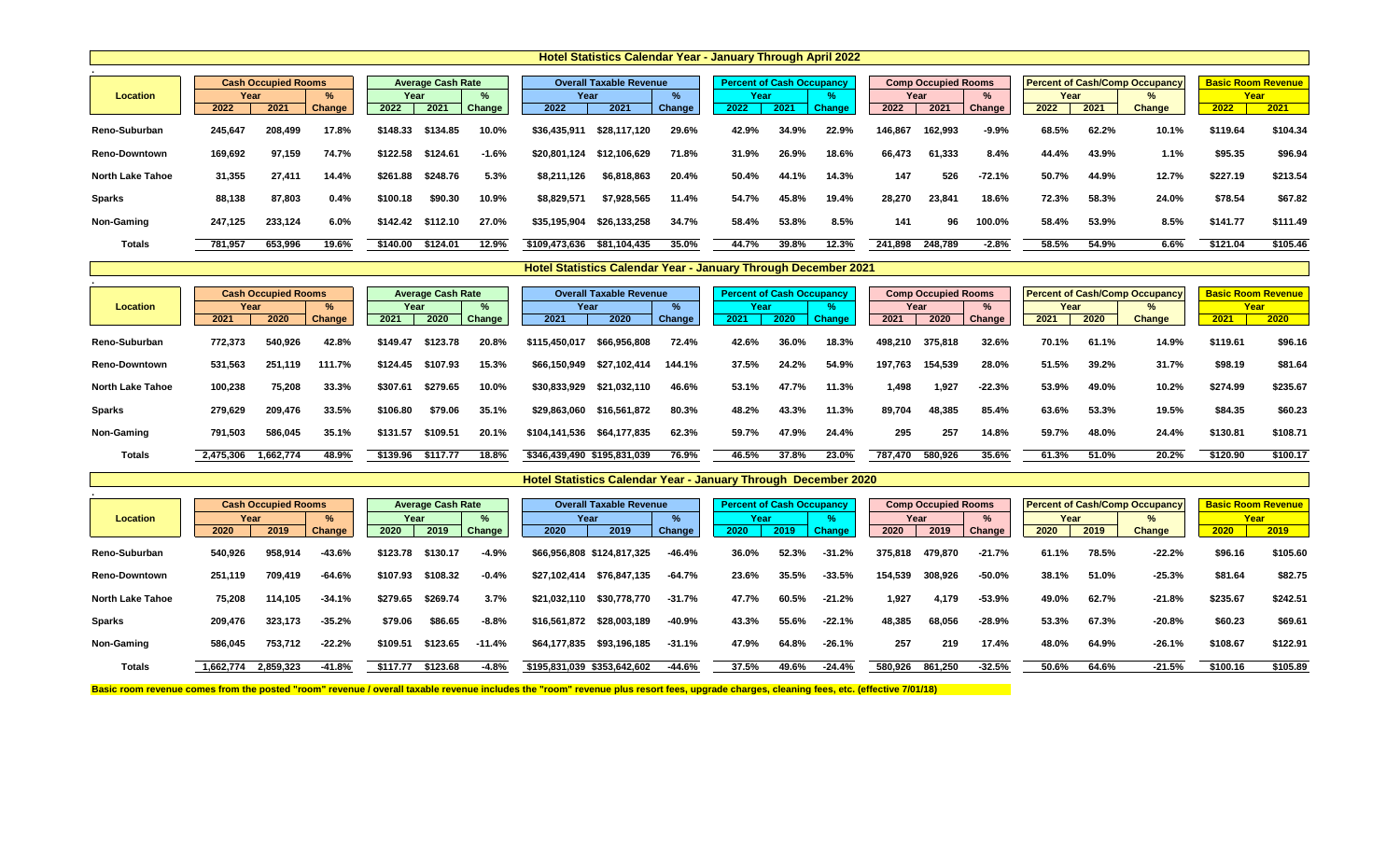|                         |           |                            |               |          |                          |        | <b>Hotel Statistics Calendar Year - January Through December 2019</b> |                                |          |                                  |       |               |         |                            |               |       |       |                                       |                           |
|-------------------------|-----------|----------------------------|---------------|----------|--------------------------|--------|-----------------------------------------------------------------------|--------------------------------|----------|----------------------------------|-------|---------------|---------|----------------------------|---------------|-------|-------|---------------------------------------|---------------------------|
|                         |           |                            |               |          |                          |        |                                                                       |                                |          |                                  |       |               |         |                            |               |       |       |                                       |                           |
|                         |           | <b>Cash Occupied Rooms</b> |               |          | <b>Average Cash Rate</b> |        |                                                                       | <b>Overall Taxable Revenue</b> |          | <b>Percent of Cash Occupancy</b> |       |               |         | <b>Comp Occupied Rooms</b> |               |       |       | <b>Percent of Cash/Comp Occupancy</b> | <b>Basic Room Revenue</b> |
| <b>Location</b>         |           | Year                       | $\frac{9}{6}$ | Year     |                          | $\%$   | Year                                                                  |                                |          | Year                             |       |               |         | Year                       | ℅             | Year  |       | $\%$                                  | <b>January - October</b>  |
|                         | 2019      | 2018                       | Change        | 2019     | 2018                     | Change | 2019                                                                  | 2018                           | Change   | 2019                             | 2018  | <b>Change</b> | 2019    | 2018                       | <b>Change</b> | 2019  | 2018  | <b>Change</b>                         | <b>ADR</b><br>Revenue     |
| Reno-Suburban           | 958,914   | 1,024,075                  | $-6.4%$       | \$130.17 | \$116.88                 | 11.4%  | \$124,817,325 \$119,691,944                                           |                                | 4.3%     | 52.3%                            | 55.5% | $-5.8%$       | 479,870 | 460,248                    | 4.3%          | 78.5% | 80.4% | $-2.4%$                               | \$105.60 \$101,265,693    |
| <b>Reno-Downtown</b>    | 709,419   | 860,589                    | $-17.6%$      | \$108.32 | \$99.20                  | 9.2%   | \$76,847,135                                                          | \$85,369,262                   | $-10.0%$ | 35.5%                            | 39.8% | $-10.8%$      | 308,926 | 346,858                    | $-10.9%$      | 51.0% | 55.9% | $-8.8%$                               | \$82.75<br>\$58,701,680   |
| <b>North Lake Tahoe</b> | 114,105   | 120,004                    | $-4.9%$       | \$269.74 | \$266.33                 | 1.3%   | \$30,778,770                                                          | \$31,960,979                   | $-3.7%$  | 60.5%                            | 63.6% | $-4.9%$       | 4,179   | 3,554                      | 17.6%         | 62.7% | 65.5% | $-4.3%$                               | \$244.15 \$27,859,242     |
| <b>Sparks</b>           | 323,173   | 348,054                    | $-7.1%$       | \$86.65  | \$83.87                  | 3.3%   | \$28,003,189                                                          | \$29,190,181                   | $-4.1%$  | 55.6%                            | 59.6% | $-6.7%$       | 68,056  | 62,152                     | 9.5%          | 67.3% | 70.3% | $-4.1%$                               | \$69.61<br>\$22,497,168   |
| Non-Gaming              | 753,922   | 675,808                    | 11.6%         | \$123.62 | \$123.34                 | 0.2%   | \$93,203,504                                                          | \$83,355,198                   | 11.8%    | 64.9%                            | 62.7% | 3.5%          | 219     | 151                        | 45.0%         | 64.9% | 62.7% | 3.5%                                  | \$121.97<br>\$91,956,583  |
| <b>Totals</b>           | 2,859,533 | 3,028,530                  | $-5.6%$       | \$123.67 | \$115.42                 | 7.1%   | \$353,649,921                                                         | \$349,567,565                  | 1.2%     | 49.6%                            | 51.7% | $-4.1%$       | 861,250 | 872,963                    | $-1.3%$       | 64.6% | 66.6% | $-3.2%$                               | \$105.71 \$302,280,367    |

Basic room revenue comes from the posted "room" revenue / overall taxable revenue includes the "room" revenue plus resort fees, upgrade charges, cleaning fees, etc. (effective 7/01/18)

|                         |           | <b>Cash Occupied Rooms</b> |               |          | <b>Average Cash Rate</b> |        |                             | <b>Overall Taxable Revenue</b> |        | <b>Percent of Cash Occupancy</b> |       |               |         | <b>Comp Occupied Rooms</b> |          |       |       | <b>Percent of Cash/Comp Occupancy</b> |            | <b>Basic Room Revenue</b> |
|-------------------------|-----------|----------------------------|---------------|----------|--------------------------|--------|-----------------------------|--------------------------------|--------|----------------------------------|-------|---------------|---------|----------------------------|----------|-------|-------|---------------------------------------|------------|---------------------------|
| <b>Location</b>         | Year      |                            | $\frac{9}{6}$ | Year     |                          | $\%$   | Year                        |                                |        | Year                             |       |               |         | Year                       |          | Year  |       |                                       |            | January - December        |
|                         | 2018      | 2017                       | <b>Change</b> | 2018     | 2017                     | Change | 2018                        | 2017                           | Change | 2018                             | 2017  | <b>Change</b> | 2018    | 2017                       | Change   | 2018  | 2017  | <b>Change</b>                         | <b>ADR</b> | Revenue                   |
| Reno-Suburban           | 1,024,075 | ,053,772                   | $-2.8%$       | \$116.88 | \$108.12                 | 8.1%   | \$119,691,944 \$113,934,264 |                                | 5.1%   | 55.8%                            | 57.4% | $-2.8%$       | 460,248 | 486,977                    | $-5.5%$  | 80.9% | 84.0% | $-3.7%$                               | \$49.43    | \$50,617,428              |
| <b>Reno-Downtown</b>    | 860,589   | 941,484                    | $-8.6%$       | \$99.20  | \$87.28                  | 13.7%  | \$85,369,262                | \$82,173,937                   | 3.9%   | 40.6%                            | 44.3% | $-8.4%$       | 346,858 | 344,166                    | 0.8%     | 57.0% | 60.5% | $-5.8%$                               | \$43.53    | \$37,464,858              |
| <b>North Lake Tahoe</b> | 120,004   | 118,442                    | 1.3%          | \$266.33 | \$256.85                 | 3.7%   | \$31,960,979                | \$30,421,873                   | 5.1%   | 63.6%                            | 63.0% | 1.0%          | 3,554   | 3,001                      | 18.4%    | 65.5% | 64.6% | 1.4%                                  | \$152.62   | \$18,314,807              |
| <b>Sparks</b>           | 348,054   | 372,600                    | $-6.6%$       | \$83.87  | \$75.49                  | 11.1%  | \$29,190,181                | \$28,126,329                   | 3.8%   | 60.0%                            | 64.1% | $-6.4%$       | 62,152  | 47,813                     | 30.0%    | 70.8% | 72.4% | $-2.2%$                               | \$35.71    | \$12,427,469              |
| <b>Non-Gaming</b>       | 675,808   | 640,711                    | 5.5%          | \$123.34 | \$117.68                 | 4.8%   | \$83,355,198                | \$75,395,773                   | 10.6%  | 65.8%                            | 64.6% | 1.9%          | 151     | 367                        | $-58.9%$ | 65.8% | 64.7% | 1.9%                                  | \$61.36    | \$41,470,835              |
| <b>Totals</b>           | 3,028,530 | 3,127,009                  | $-3.1%$       | \$115.42 | \$105.55                 | 9.4%   | \$349,567,565 \$330,052,176 |                                | 5.9%   | 52.7%                            | 54.7% | $-3.7%$       | 872,963 | 882,324                    | $-1.1%$  | 67.9% | 70.1% | $-3.1%$                               |            | \$52.93 \$160,295,397     |

Basic room revenue comes from the posted "room" revenue / overall taxable revenue includes the "room" revenue plus resort fees, upgrade charges, cleaning fees, etc. (effective 7/01/18)

| <b>Location</b>         | Year      | <b>Cash Occupied Rooms</b> | %             | Year     | <b>Average Cash Rate</b> | $\%$          | Year                        | <b>Taxable Revenue</b> | $\frac{1}{2}$ | <b>Percent of Cash Occupancy</b><br>Year |       |               |         | <b>Comp Occupied Rooms</b><br>Year | %        | Year  |       | <b>Percent of Cash/Comp Occupancy</b><br>% |
|-------------------------|-----------|----------------------------|---------------|----------|--------------------------|---------------|-----------------------------|------------------------|---------------|------------------------------------------|-------|---------------|---------|------------------------------------|----------|-------|-------|--------------------------------------------|
|                         | 2017      | 2016                       | <b>Change</b> | 2017     | 2016                     | <b>Change</b> | 2017                        | 2016                   | Change        | 2017                                     | 2016  | <b>Change</b> | 2017    | 2016                               | Change   | 2017  | 2016  | <b>Change</b>                              |
| <b>Reno-Suburban</b>    | 1,053,772 | 1,002,313                  | 5.1%          | \$108.12 | \$102.35                 | 5.6%          | \$113,934,264 \$102,582,668 |                        | 11.1%         | 57.4%                                    | 54.6% | 5.1%          | 486,97  | 498,288                            | $-2.3%$  | 84.0% | 81.8% | 2.7%                                       |
| <b>Reno-Downtown</b>    | 941,484   | 932,831                    | 0.9%          | \$87.28  | \$85.04                  | 2.6%          | \$82,173,937                | \$79,326,947           | 3.6%          | 44.3%                                    | 43.5% | 1.8%          | 344,166 | 361,414                            | $-4.8%$  | 60.5% | 60.4% | 0.2%                                       |
| <b>North Lake Tahoe</b> | 118,442   | 118,973                    | $-0.4%$       | \$256.85 | \$250.43                 | 2.6%          | \$30,421,873                | \$29,794,447           | 2.1%          | 63.0%                                    | 62.4% | 1.0%          | 3,001   | 2,619                              | 14.6%    | 64.6% | 63.8% | 1.3%                                       |
| <b>Sparks</b>           | 372,600   | 370,416                    | 0.6%          | \$75.49  | \$65.76                  | 14.8%         | \$28,126,329                | \$24,358,804           | 15.5%         | 64.1%                                    | 63.5% | 1.1%          | 47,813  | 49,137                             | $-2.7%$  | 72.4% | 71.9% | 0.7%                                       |
| <b>Non-Gaming</b>       | 640,711   | 561,060                    | 14.2%         | \$117.68 | \$107.22                 | 9.8%          | \$75,395,773                | \$60,157,079           | 25.3%         | 64.6%                                    | 58.8% | 9.9%          | 367     | 445                                | $-17.5%$ | 64.7% | 58.9% | 9.8%                                       |
| <b>Totals</b>           | 3,127,009 | 2,985,593                  | 4.7%          | \$105.55 | \$99.22                  | 6.4%          | \$330,052,176               | \$296,219,945          | 11.4%         | 54.7%                                    | 52.3% | 4.4%          | 882,324 | 911,903                            | $-3.2%$  | 70.1% | 68.3% | 2.6%                                       |

### **Hotel Statistics Calendar Year - January Through December 2018**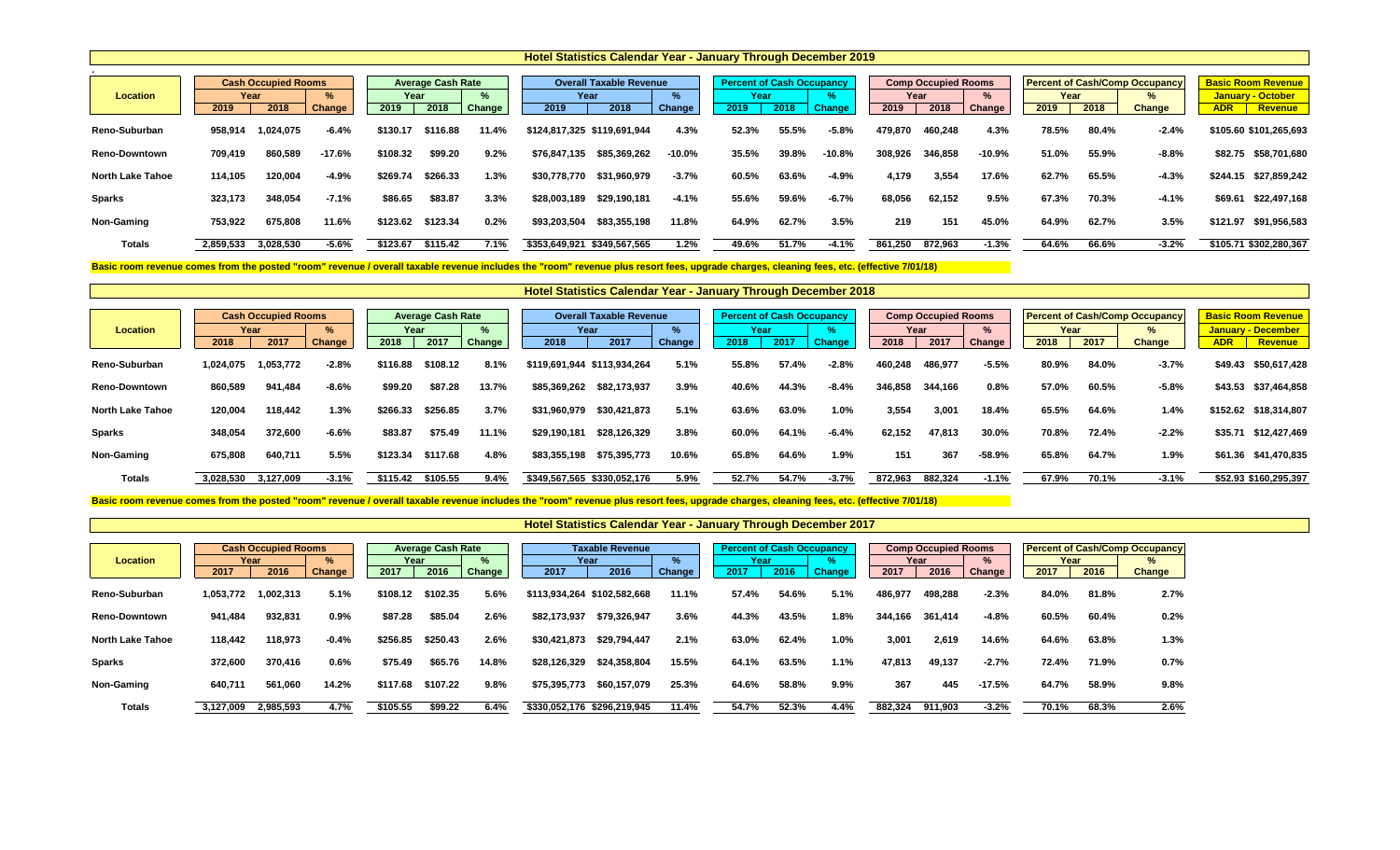Effective 7/01/15 six properties (4 Motels and 2 Timeshares) were reclassified to Hotel classification as a result of SB 312. Historical data remains as originally reported.

|                         |              |                                    |                    |              |                                  |             | Hotel Statistics Calendar Year - January Through December 2016 |                                |             |                                                  |       |                      |         |                                            |             |              |       |                                                             |
|-------------------------|--------------|------------------------------------|--------------------|--------------|----------------------------------|-------------|----------------------------------------------------------------|--------------------------------|-------------|--------------------------------------------------|-------|----------------------|---------|--------------------------------------------|-------------|--------------|-------|-------------------------------------------------------------|
| <b>Location</b>         | Year<br>2016 | <b>Cash Occupied Rooms</b><br>2015 | %<br><b>Change</b> | Year<br>2016 | <b>Average Cash Rate</b><br>2015 | %<br>Change | Year<br>2016                                                   | <b>Taxable Revenue</b><br>2015 | ℅<br>Change | <b>Percent of Cash Occupancy</b><br>Year<br>2016 | 2015  | 70.<br><b>Change</b> | 2016    | <b>Comp Occupied Rooms</b><br>Year<br>2015 | %<br>Change | Year<br>2016 | 2015  | <b>Percent of Cash/Comp Occupancy</b><br>%<br><b>Change</b> |
| <b>Reno-Suburban</b>    | 1,002,313    | 973,661                            | 2.9%               | \$102.35     | \$99.36                          | 3.0%        | \$102,582,668                                                  | \$96,743,878                   | 6.0%        | 54.6%                                            | 52.9% | 3.2%                 | 498,288 | 502,562                                    | $-0.9\%$    | 81.8%        | 80.2% | 2.0%                                                        |
| <b>Reno-Downtown</b>    | 932,831      | 989,389                            | $-5.7%$            | \$85.04      | \$73.25                          | 16.1%       | \$79,326,947                                                   | \$72,470,972                   | 9.5%        | 43.5%                                            | 44.3% | $-1.8%$              | 361,414 | 360,665                                    | 0.2%        | 60.4%        | 60.5% | $-0.2%$                                                     |
| <b>North Lake Tahoe</b> | 118,973      | 118,398                            | 0.5%               | \$250.43     | \$236.20                         | 6.0%        | \$29,794,447                                                   | \$27,965,261                   | 6.5%        | 62.4%                                            | 62.8% | $-0.5%$              | 2,619   | 1,595                                      | 64.2%       | 63.8%        | 63.6% | 0.3%                                                        |
| <b>Sparks</b>           | 370,416      | 348,668                            | 6.2%               | \$65.76      | \$63.03                          | 4.3%        | \$24,358,804                                                   | \$21,975,030                   | 10.8%       | 63.5%                                            | 57.7% | 10.1%                | 49,137  | 39,406                                     | 24.7%       | 71.9%        | 64.2% | 12.0%                                                       |
| Non-Gaming              | 561,060      | 433,833                            | 29.3%              | \$107.22     | \$103.05                         | 4.0%        | \$60,157,079                                                   | \$44,706,194                   | 34.6%       | 58.8%                                            | 62.2% | $-5.3%$              | 445     | 125                                        | 256.0%      | 58.9%        | 62.2% | $-5.3%$                                                     |
| <b>Totals</b>           | 2,985,593    | 2,863,949                          | 4.2%               | \$99.22      | \$92.13                          | 7.7%        | \$296,219,945 \$263,861,335                                    |                                | 12.3%       | 52.3%                                            | 51.5% | 1.6%                 | 911,903 | 904,353                                    | 0.8%        | 68.3%        | 67.7% | 0.9%                                                        |

Effective 7/01/15 six properties (4 Motels and 2 Timeshares) were reclassified to Hotel classification as a result of SB 312. Historical data remains as originally reported.

 $\Gamma$ 

|                         |           | <b>Cash Occupied Rooms</b> |         |          | <b>Average Cash Rate</b> |        |                             | <b>Taxable Revenue</b> |        |       | <b>Percent of Cash Occupancy</b> |               |         | <b>Comp Occupied Rooms</b> |               |       |       | <b>Percent of Cash/Comp Occupancy</b> |
|-------------------------|-----------|----------------------------|---------|----------|--------------------------|--------|-----------------------------|------------------------|--------|-------|----------------------------------|---------------|---------|----------------------------|---------------|-------|-------|---------------------------------------|
| <b>Location</b>         | Year      |                            | $\%$    | Year     |                          |        | Year                        |                        | ℅      | Year  |                                  |               |         | Year                       | $\frac{1}{2}$ | Year  |       | $\%$                                  |
|                         | 2015      | 2014                       | Change  | 2015     | 2014                     | Change | 2015                        | 2014                   | Change | 2015  | 2014                             | <b>Change</b> | 2015    | 2014                       | Change        | 2015  | 2014  | <b>Change</b>                         |
| Reno-Suburban           | 973,661   | 891,515                    | 9.2%    | \$99.36  | \$96.69                  | 2.8%   | \$96,743,878                | \$86,199,866           | 12.2%  | 52.9% | 48.6%                            | 8.6%          | 502,562 | 490,071                    | 2.5%          | 80.2% | 75.4% | 6.4%                                  |
| <b>Reno-Downtown</b>    | 989,389   | 1,074,581                  | $-7.9%$ | \$73.25  | \$66.11                  | 10.8%  | \$72,470,972                | \$71,036,790           | 2.0%   | 44.3% | 45.2%                            | $-2.0%$       | 360,665 | 391,739                    | $-7.9%$       | 60.5% | 61.7% | $-1.9%$                               |
| <b>North Lake Tahoe</b> | 118,398   | 111,355                    | 6.3%    | \$236.20 | \$229.86                 | 2.8%   | \$27,965,261                | \$25,595,631           | 9.3%   | 62.8% | 59.0%                            | 6.3%          | 1,595   | 1,390                      | 14.7%         | 63.6% | 59.8% | 6.4%                                  |
| <b>Sparks</b>           | 348,668   | 331,119                    | 5.3%    | \$63.03  | \$61.48                  | 2.5%   | \$21,975,030                | \$20,358,040           | 7.9%   | 57.7% | 50.6%                            | 14.0%         | 39,406  | 43,634                     | $-9.7%$       | 64.2% | 57.3% | 12.0%                                 |
| Non-Gaming              | 433,833   | 294,876                    | 47.1%   | \$103.05 | \$101.68                 | 1.3%   | \$44,706,194                | \$29,983,610           | 49.1%  | 62.2% | 66.9%                            | $-7.0\%$      | 125     | 25                         | 400.0%        | 62.2% | 66.9% | $-7.0%$                               |
| <b>Totals</b>           | 2,863,949 | 2,703,446                  | 5.9%    | \$92.13  | \$86.25                  | 6.8%   | \$263,861,335 \$233,173,936 |                        | 13.2%  | 51.5% | 49.2%                            | 4.7%          | 904,353 | 926,859                    | $-2.4%$       | 67.7% | 66.1% | 2.4%                                  |

|                         |           |                            |          |          |                          |          | <b>TIVIOI UMHUHUU UMHUHUMI TUMI VMHUMI J'IIII UMMII DUUUIIINUI EUTT</b> |                             |               |       |                                  |               |         |                            |          |       |       |                                       |
|-------------------------|-----------|----------------------------|----------|----------|--------------------------|----------|-------------------------------------------------------------------------|-----------------------------|---------------|-------|----------------------------------|---------------|---------|----------------------------|----------|-------|-------|---------------------------------------|
|                         |           |                            |          |          |                          |          |                                                                         |                             |               |       |                                  |               |         |                            |          |       |       |                                       |
|                         |           | <b>Cash Occupied Rooms</b> |          |          | <b>Average Cash Rate</b> |          |                                                                         | <b>Taxable Revenue</b>      |               |       | <b>Percent of Cash Occupancy</b> |               |         | <b>Comp Occupied Rooms</b> |          |       |       | <b>Percent of Cash/Comp Occupancy</b> |
| <b>Location</b>         |           | Year                       | %        | Year     |                          | ℅        |                                                                         | Year                        | %             | Year  |                                  |               |         | Year                       | $\%$     | Year  |       | $\%$                                  |
|                         | 2014      | 2013                       | Change   | 2014     | 2013                     | Change   | 2014                                                                    | 2013                        | <b>Change</b> | 2014  | 2013                             | <b>Change</b> | 2014    | 2013                       | Change   | 2014  | 2013  | <b>Change</b>                         |
| <b>Reno-Suburban</b>    | 891,515   | 922,037                    | $-3.3%$  | \$96.69  | \$95.61                  | 1.1%     | \$86,199,866                                                            | \$88,160,187                | $-2.2%$       | 48.6% | 50.4%                            | $-3.4%$       | 490,071 | 428,828                    | 14.3%    | 75.4% | 73.8% | 2.2%                                  |
| <b>Reno-Downtown</b>    | 1,074,581 | 1,122,649                  | $-4.3%$  | \$66.11  | \$66.41                  | $-0.5%$  | \$71,036,790                                                            | \$74,554,625                | $-4.7%$       | 45.2% | 47.5%                            | $-4.8%$       | 391,739 | 396,543                    | $-1.2%$  | 61.7% | 64.3% | $-4.0%$                               |
| <b>North Lake Tahoe</b> | 111,355   | 126,784                    | $-12.2%$ | \$229.86 | \$195.71                 | 17.4%    | \$25,595,631                                                            | \$24,812,551                | 3.2%          | 59.0% | 53.4%                            | 10.5%         | 1,390   | 1,035                      | 34.3%    | 59.8% | 53.8% | 11.0%                                 |
| <b>Sparks</b>           | 331,119   | 264,701                    | 25.1%    | \$61.48  | \$73.58                  | $-16.4%$ | \$20,358,040                                                            | \$19,477,105                | 4.5%          | 50.6% | 38.5%                            | 31.5%         | 43,634  | 56,152                     | $-22.3%$ | 57.3% | 46.6% | 23.0%                                 |
| <b>Non-Gaming</b>       | 294,876   | 272,293                    | 8.3%     | \$101.68 | \$100.63                 | 1.0%     | \$29,983,610                                                            | \$27,400,091                | 9.4%          | 67.0% | 66.6%                            | 0.6%          | 25      | $\blacksquare$             | 100.0%   | 67.1% | 66.6% | 0.6%                                  |
| <b>Totals</b>           | 2,703,446 | 2,708,464                  | $-0.2%$  | \$86.25  | \$86.55                  | $-0.3%$  |                                                                         | \$233,173,936 \$234,404,559 | $-0.5%$       | 49.2% | 49.0%                            | 0.4%          | 926,859 | 882,558                    | 5.0%     | 66.1% | 64.9% | 1.8%                                  |

### **Hotel Statistics Calendar Year - January Through December 2015**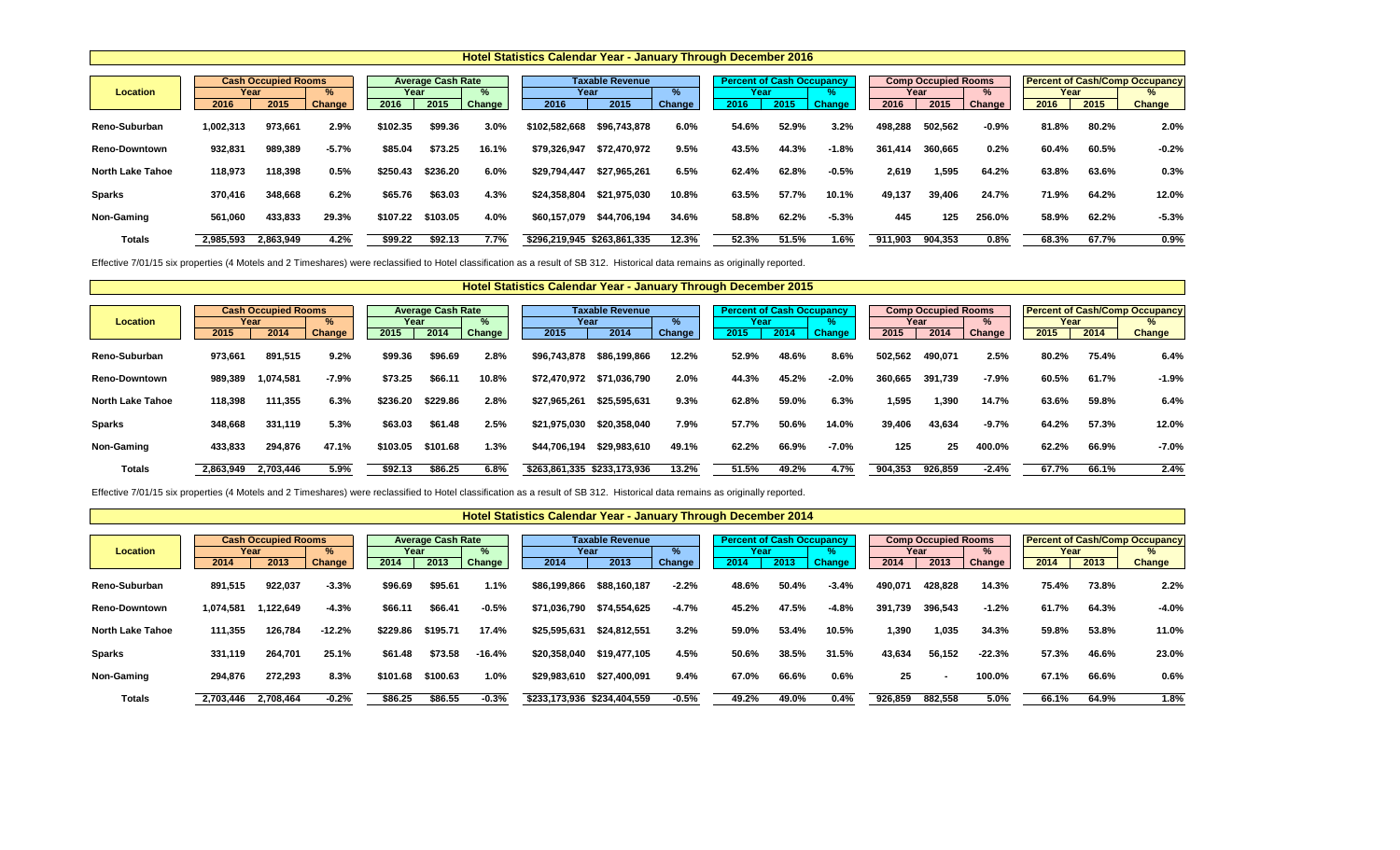|                         |           |                                            |                |              |                                  |             | <b>Hotel Statistics Calendar Year - January Through December 2013</b> |                                        |                    |                                                  |       |               |                |                                            |                |              |       |                                                             |
|-------------------------|-----------|--------------------------------------------|----------------|--------------|----------------------------------|-------------|-----------------------------------------------------------------------|----------------------------------------|--------------------|--------------------------------------------------|-------|---------------|----------------|--------------------------------------------|----------------|--------------|-------|-------------------------------------------------------------|
| <b>Location</b>         | 2013      | <b>Cash Occupied Rooms</b><br>Year<br>2012 | $\%$<br>Change | Year<br>2013 | <b>Average Cash Rate</b><br>2012 | %<br>Change | 2013                                                                  | <b>Taxable Revenue</b><br>Year<br>2012 | ℅<br><b>Change</b> | <b>Percent of Cash Occupancy</b><br>Year<br>2013 | 2012  | <b>Change</b> | 2013           | <b>Comp Occupied Rooms</b><br>Year<br>2012 | $\%$<br>Change | Year<br>2013 | 2012  | <b>Percent of Cash/Comp Occupancy</b><br>%<br><b>Change</b> |
| Reno-Suburban           | 922,037   | 934,637                                    | $-1.3%$        | \$95.61      | \$84.94                          | 12.6%       | \$88,160,187                                                          | \$79,388,186                           | 11.0%              | 50.4%                                            | 50.9% | $-1.2%$       | 428,828        | 377,903                                    | 13.5%          | 73.8%        | 71.5% | 3.2%                                                        |
| <b>Reno-Downtown</b>    | 1,122,649 | 1,087,152                                  | 3.3%           | \$66.41      | \$60.71                          | 9.4%        | \$74,554,625                                                          | \$65,999,148                           | 13.0%              | 47.5%                                            | 45.8% | 3.7%          | 396,543        | 372,736                                    | 6.4%           | 64.3%        | 61.5% | 4.6%                                                        |
| <b>North Lake Tahoe</b> | 126,784   | 121,470                                    | 4.4%           | \$195.71     | \$179.28                         | 9.2%        | \$24,812,551                                                          | \$21,777,047                           | 13.9%              | 53.4%                                            | 46.6% | 14.6%         | 1,035          | 845                                        | 22.5%          | 53.8%        | 46.9% | 14.7%                                                       |
| <b>Sparks</b>           | 264,701   | 258,399                                    | 2.4%           | \$73.58      | \$66.38                          | 10.8%       | \$19,477,105                                                          | \$17,152,886                           | 13.6%              | 38.5%                                            | 37.3% | 2.9%          | 56,152         | 57,953                                     | $-3.1%$        | 46.6%        | 45.7% | 2.0%                                                        |
| Non-Gaming              | 272,293   | 254,672                                    | 6.9%           | \$100.63     | \$97.52                          | 3.2%        | \$27,400,091                                                          | \$24,835,669                           | 10.3%              | 66.6%                                            | 61.8% | 7.8%          | $\blacksquare$ | $\blacksquare$                             | $0.0\%$        | 66.6%        | 61.8% | 7.8%                                                        |
| <b>Totals</b>           | 2,708,464 | 2,656,330                                  | 2.0%           | \$86.55      | \$78.74                          | $9.9\%$     | \$234,404,559 \$209,152,937                                           |                                        | 12.1%              | 49.0%                                            | 47.6% | 2.7%          | 882,558        | 809,437                                    | $9.0\%$        | 64.9%        | 62.2% | 4.5%                                                        |

|                         |           | <b>Cash Occupied Rooms</b> |         |          |                                       |         |                                |               |          |                                          |       |               |                | <b>Percent of Cash/Comp Occupancy</b> |                         |       |       |                    |
|-------------------------|-----------|----------------------------|---------|----------|---------------------------------------|---------|--------------------------------|---------------|----------|------------------------------------------|-------|---------------|----------------|---------------------------------------|-------------------------|-------|-------|--------------------|
| <b>Location</b>         | Year      |                            | %       |          | <b>Average Cash Rate</b><br>℅<br>Year |         | <b>Taxable Revenue</b><br>Year |               | ℅        | <b>Percent of Cash Occupancy</b><br>Year |       |               |                | <b>Comp Occupied Rooms</b><br>Year    |                         |       | Year  |                    |
|                         | 2012      | 2011                       | Change  | 2012     | 2011                                  | Change  | 2012                           | 2011          | Change   | 2012                                     | 2011  | <b>Change</b> | 2012           | 2011                                  | $\frac{1}{2}$<br>Change | 2012  | 2011  | %<br><b>Change</b> |
|                         |           |                            |         |          |                                       |         |                                |               |          |                                          |       |               |                |                                       |                         |       |       |                    |
| Reno-Suburban           | 934,637   | 971,591                    | $-3.8%$ | \$84.94  | \$83.16                               | 2.1%    | \$79,388,186                   | \$80,798,447  | $-1.7%$  | 50.9%                                    | 53.8% | $-5.2%$       | 377,903        | 376,843                               | 0.3%                    | 71.5% | 74.6% | $-4.2%$            |
| <b>Reno-Downtown</b>    | 1,087,152 | 1,113,288                  | $-2.3%$ | \$60.71  | \$61.41                               | $-1.1%$ | \$65,999,148                   | \$68,367,701  | $-3.5%$  | 45.8%                                    | 47.3% | $-3.4%$       | 372,736        | 397,198                               | $-6.2%$                 | 61.5% | 64.2% | $-4.4%$            |
| <b>North Lake Tahoe</b> | 121,470   | 131,491                    | $-7.6%$ | \$179.28 | \$173.35                              | 3.4%    | \$21,777,047                   | \$22,793,341  | $-4.5%$  | 46.6%                                    | 51.0% | $-8.6%$       | 845            | 1,121                                 | $-24.6%$                | 46.9% | 51.4% | $-8.7%$            |
| <b>Sparks</b>           | 258,399   | 286,473                    | $-9.8%$ | \$66.38  | \$69.41                               | $-4.4%$ | \$17,152,886                   | \$19,884,508  | $-13.7%$ | 37.3%                                    | 41.4% | $-9.7%$       | 57,953         | 63,743                                | $-9.1%$                 | 45.7% | 50.6% | $-9.5%$            |
| <b>Non-Gaming</b>       | 254,672   | 248,097                    | 2.7%    | \$97.52  | \$96.10                               | 1.5%    | \$24,835,669                   | \$23,843,178  | 4.2%     | 61.8%                                    | 60.3% | 2.5%          | $\blacksquare$ | $\overline{\phantom{0}}$              | $0.0\%$                 | 61.8% | 60.3% | 2.5%               |
| <b>Totals</b>           | 2,656,330 | 2,750,940                  | $-3.4%$ | \$78.74  | \$78.40                               | 0.4%    | \$209,152,937                  | \$215,687,174 | $-3.0%$  | 47.6%                                    | 49.8% | $-4.4%$       | 809,437        | 838,905                               | $-3.5%$                 | 62.2% | 65.0% | $-4.3%$            |

|                         |           | <b>Cash Occupied Rooms</b> |               |          | <b>Average Cash Rate</b> |         |              | Taxable Revenue             | <b>Percent of Cash Occupancy</b> |       |       |               |
|-------------------------|-----------|----------------------------|---------------|----------|--------------------------|---------|--------------|-----------------------------|----------------------------------|-------|-------|---------------|
| <b>Location</b>         |           | Year                       | $\frac{9}{6}$ | Year     |                          | %       |              | Year                        | $\%$                             | Year  |       | %             |
|                         | 2011      | 2010                       | Change /      | 2011     | 2010                     | Change  | 2011         | 2010                        | <b>Change</b>                    | 2011  | 2010  | <b>Change</b> |
| Reno-Suburban           | 971,591   | 973,643                    | $-0.2%$       | \$83.16  | \$85.56                  | $-2.8%$ | \$80,798,447 | \$83,302,389                | $-0.3%$                          | 53.8% | 52.3% | 2.9%          |
| <b>Reno-Downtown</b>    | 1,113,288 | 1,171,169                  | $-4.9%$       | \$61.41  | \$60.52                  | 1.5%    | \$68,367,701 | \$70,884,809                | $-3.6%$                          | 47.6% | 49.6% | $-4.4%$       |
| <b>North Lake Tahoe</b> | 131,491   | 126,182                    | 4.2%          | \$173.35 | \$169.93                 | 2.0%    | \$22,793,340 | \$21,441,499                | 6.3%                             | 51.0% | 48.6% | 4.9%          |
| <b>Sparks</b>           | 286,473   | 274,252                    | 4.5%          | \$69.41  | \$74.00                  | $-6.2%$ | \$19,884,508 | \$20,294,068                | $-2.0%$                          | 41.4% | 39.7% | 4.0%          |
| Non-Gaming              | 248,097   | 233,280                    | 6.4%          | \$96.10  | \$91.97                  | 4.5%    | \$23,843,178 | \$21,453,702                | 11.1%                            | 60.3% | 56.9% | 7.4%          |
| <b>Totals</b>           | 2,750,940 | 2,778,526                  | $-1.0%$       | \$78.40  | \$78.23                  | 0.2%    |              | \$215,687,174 \$217,376,467 | $-0.8%$                          | 49.8% | 49.7% | 0.2%          |

## **Hotel Statistics Calendar Year - January Through December 2011**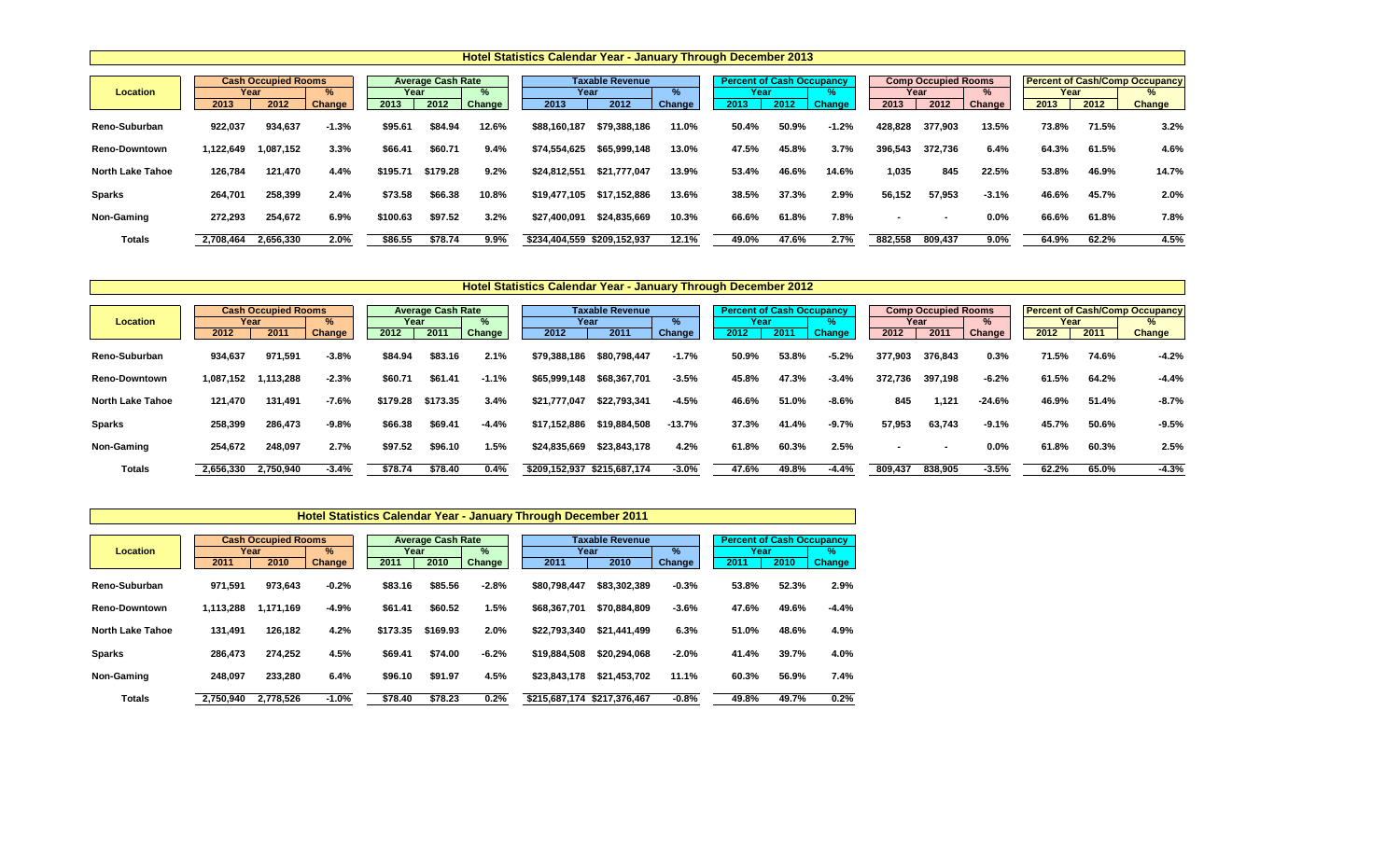|                         |                                         |           |               | <b>Hotel Statistics Calendar Year - January Through December 2010</b> |                                       |               |               |      |                        |               |       |                                  |               |
|-------------------------|-----------------------------------------|-----------|---------------|-----------------------------------------------------------------------|---------------------------------------|---------------|---------------|------|------------------------|---------------|-------|----------------------------------|---------------|
| <b>Location</b>         | <b>Cash Occupied Rooms</b><br>%<br>Year |           |               |                                                                       | <b>Average Cash Rate</b><br>%<br>Year |               |               | Year | <b>Taxable Revenue</b> | $\%$          | Year  | <b>Percent of Cash Occupancy</b> | %             |
|                         | 2010                                    | 2009      | <b>Change</b> | 2010                                                                  | 2009                                  | <b>Change</b> | 2010          |      | 2009                   | <b>Change</b> | 2010  | 2009                             | <b>Change</b> |
| Reno-Suburban           | 973,643                                 | 993,290   | $-1.9%$       | \$85.56                                                               | \$81.16                               | 2.5%          | \$83,302,389  |      | \$80,610,629           | 0.6%          | 52.3% | 52.3%                            | $-0.2%$       |
| <b>Reno-Downtown</b>    | 1,171,169                               | 1,150,215 | 1.8%          | \$60.52                                                               | \$58.96                               | 0.2%          | \$70,884,809  |      | \$67,817,626           | 2.1%          | 49.6% | 48.3%                            | 2.7%          |
| <b>North Lake Tahoe</b> | 126,182                                 | 114,627   | 10.1%         | \$169.93                                                              | \$184.98                              | $-5.6%$       | \$21,441,499  |      | \$21,203,659           | 3.9%          | 48.6% | 44.1%                            | 10.2%         |
| <b>Sparks</b>           | 274,252                                 | 280,097   | $-2.1%$       | \$74.00                                                               | \$71.70                               | $-2.1%$       | \$20,294,068  |      | \$20,082,429           | $-4.1%$       | 39.7% | 40.2%                            | $-1.2%$       |
| Non-Gaming              | 233,280                                 | 199,006   | 17.2%         | \$91.97                                                               | \$98.05                               | 0.1%          | \$21,453,702  |      | \$19,512,497           | 17.4%         | 56.9% | 52.2%                            | 8.8%          |
| <b>Totals</b>           | 2,778,526                               | 2,737,235 | 1.6%          | \$78.23                                                               | \$76.44                               | $0.9\%$       | \$217,376,467 |      | \$209,226,840          | 2.5%          | 49.7% | 48.7%                            | 2.1%          |

|                         |           | <b>Cash Occupied Rooms</b> |               |          | <b>Average Cash Rate</b> |               |               | <b>Taxable Revenue</b> | <b>Percent of Cash Occupancy</b> |       |       |               |
|-------------------------|-----------|----------------------------|---------------|----------|--------------------------|---------------|---------------|------------------------|----------------------------------|-------|-------|---------------|
| <b>Location</b>         | Year      |                            | $\frac{9}{6}$ | Year     |                          | $\%$          | Year          |                        | $\frac{9}{6}$                    | Year  |       | $\%$          |
|                         | 2009      | 2008                       | <b>Change</b> | 2009     | 2008                     | <b>Change</b> | 2009          | 2008                   | <b>Change</b>                    | 2009  | 2008  | <b>Change</b> |
| Reno-Suburban           | 993,290   | 1,027,469                  | $-3.3%$       | \$81.16  | \$83.87                  | $-3.2%$       | \$80,610,629  | \$86,176,088           | $-6.5%$                          | 52.3% | 55.0% | $-4.9%$       |
| <b>Reno-Downtown</b>    | 1,150,215 | 1,248,008                  | $-7.8%$       | \$58.96  | \$67.54                  | $-12.7%$      | \$67,817,626  | \$84,291,975           | $-19.5%$                         | 48.3% | 49.8% | $-3.0%$       |
| <b>North Lake Tahoe</b> | 114,627   | 133,142                    | $-13.9%$      | \$184.98 | \$188.98                 | $-2.1%$       | \$21,203,659  | \$25,161,700           | $-15.7%$                         | 44.1% | 51.0% | $-13.7%$      |
| <b>Sparks</b>           | 280,097   | 347,761                    | $-19.5%$      | \$71.70  | \$75.50                  | $-5.0\%$      | \$20,082,429  | \$26,257,551           | $-23.5%$                         | 40.2% | 44.6% | $-9.7%$       |
| Non-Gaming              | 199,006   | 159,151                    | 25.0%         | \$98.05  | \$100.88                 | $-2.8%$       | \$19,512,497  | \$16,055,636           | 21.5%                            | 52.2% | 68.2% | $-23.5%$      |
| <b>Totals</b>           | 2,737,235 | 2,915,531                  | $-6.1%$       | \$76.44  | \$81.61                  | $-6.3%$       | \$209,226,840 | \$237,942,950          | $-12.1%$                         | 48.7% | 51.6% | $-5.6%$       |

|                         |           | <b>Cash Occupied Rooms</b> |               |          | <b>Average Cash Rate</b> |         |               | Taxable Revenue            |               | <b>Percent of Cash Occupancy</b> |       |               |
|-------------------------|-----------|----------------------------|---------------|----------|--------------------------|---------|---------------|----------------------------|---------------|----------------------------------|-------|---------------|
| <b>Location</b>         | Year      |                            | %             | Year     |                          | $\%$    |               | Year                       | $\%$          | Year                             |       | $\%$          |
|                         | 2008      | 2007                       | <b>Change</b> | 2008     | 2007                     | Change  | 2008          | 2007                       | <b>Change</b> | 2008                             | 2007  | <b>Change</b> |
| Reno-Suburban           | 1,027,469 | 994,288                    | 3.3%          | \$83.87  | \$86.44                  | $-3.0%$ | \$86,176,088  | \$85,941,685               | 0.3%          | 55.0%                            | 61.6% | $-10.7%$      |
| <b>Reno-Downtown</b>    | 1,248,008 | 1,527,049                  | $-18.3%$      | \$67.54  | \$72.36                  | $-6.7%$ |               | \$84,291,975 \$110,502,057 | $-23.7%$      | 49.8%                            | 60.8% | $-18.1%$      |
| <b>North Lake Tahoe</b> | 133,142   | 140,933                    | $-5.5%$       | \$188.98 | \$191.91                 | $-1.5%$ | \$25,161,700  | \$27,047,049               | $-7.0\%$      | 51.0%                            | 54.2% | $-5.7%$       |
| <b>Sparks</b>           | 347,761   | 424,108                    | $-18.0%$      | \$75.50  | \$72.03                  | 4.8%    | \$26,257,551  | \$30,549,241               | $-14.0%$      | 44.6%                            | 52.7% | $-15.4%$      |
| Non-Gaming              | 159,151   | 110,248                    | 44.4%         | \$100.88 | \$105.31                 | $-4.2%$ | \$16,055,636  | \$11,610,580               | 38.3%         | 68.2%                            | 70.6% | $-3.4%$       |
| Totals                  | 2,915,531 | 3,196,626                  | $-8.8%$       | \$81.61  | \$83.10                  | $-1.8%$ | \$237,942,950 | \$265,650,612              | $-10.4%$      | 51.6%                            | 59.8% | $-13.7%$      |

# **Hotel Statistics Calendar Year - January Through December 2008**